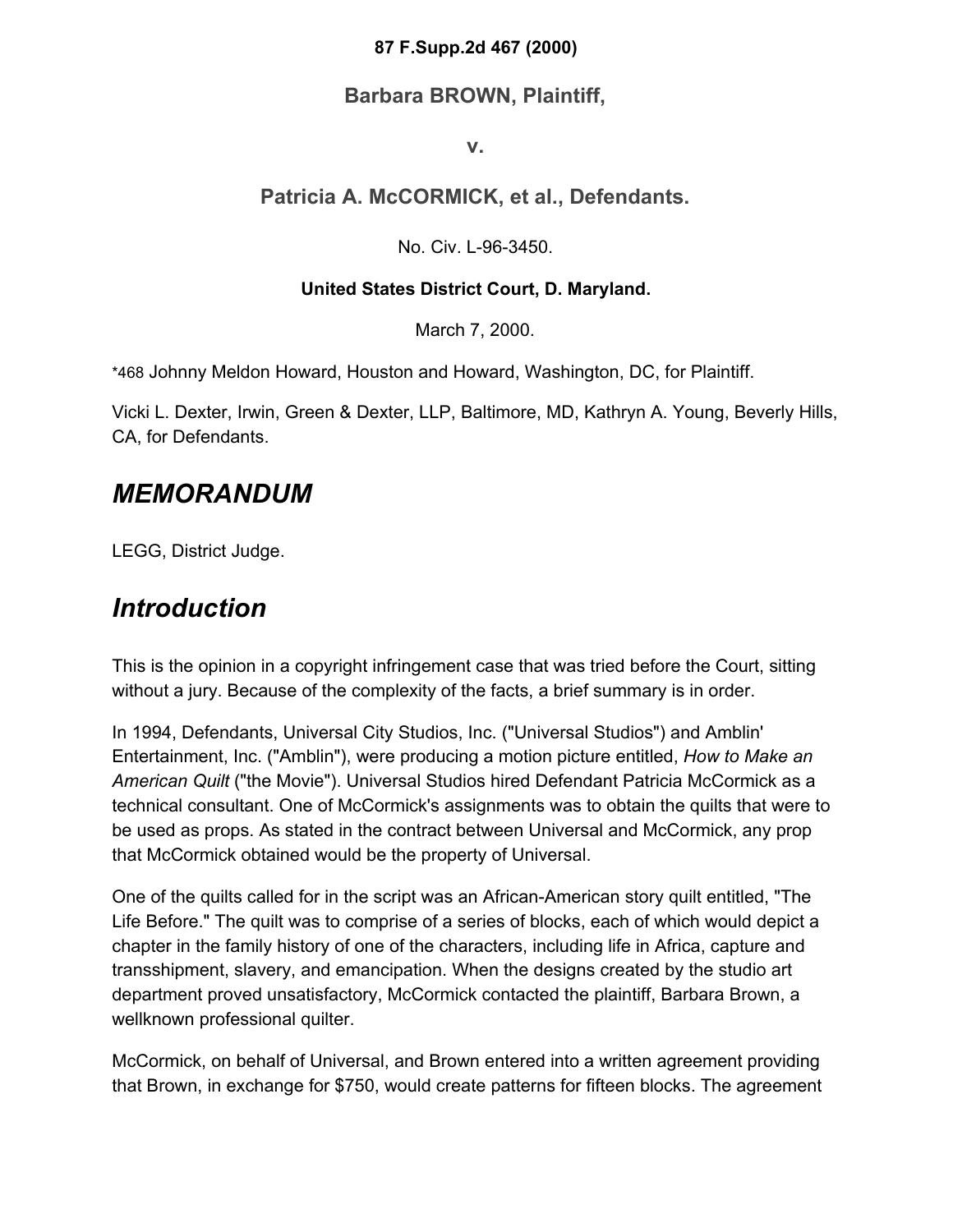contemplated that other quilters would select the fabrics and colors and provide the labor needed to translate Brown's designs into a completed quilt. The agreement stated that Brown would retain the copyrights to the patterns, but that Universal was authorized to create two prop quilts for the Movie.<sup>[1]</sup> Using Brown's designs, McCormick and another quilter named Dora Simmons fashioned "The Life Before" quilt displayed in the Movie.

The script called for another quilt, "Where Love Resides," whose sixteen blocks would depict the Movie's main pictorial

46[9](https://scholar.google.com/scholar_case?case=11449338073438305495&q=amblin&hl=en&as_sdt=6,33#p469)

\*469 themes. McCormick and Universal's production team designed the blocks, only one of which, the Marriage Block, is at issue in this litigation. In designing the Marriage Block, McCormick essentially copied, although in a somewhat altered form, a block (the Wedding Block) that Brown had created for "The Life Before" quilt.

In this lawsuit, Brown does not contend that displaying "The Life Before" in the Movie violates the contract between herself and McCormick. Brown does, however, complain of the following ancillary displays of the quilt:

(i) McCormick's display of "The Life Before" at quilting exhibitions;

(ii) pictures of "The Life Before" in a tie-in book entitled, *Where Love Resides;* and

(iii) McCormick's display of "The Life Before" on cable television programs.

Brown objects to all displays of "Where Love Resides" because the quilt includes the derivative Wedding Block. Thus, her suit complains of the following:

(i) display of "Where Love Resides" in the Movie;

(ii) a rendering of "Where Love Resides" on t-shirts and tote bags promoting the Movie;

(iii) display of "Where Love Resides" in the tie-in book, *Where Love Resides;*

(iv) a rendering of "Where Love Resides" in a painting by Defendant John Simpkins and in prints of the painting; and

(v) McCormick's display of "Where Love Resides" on cable television programs.

This case was vigorously litigated. The lawsuit was filed on November 1, 1996. Following extensive discovery and the filing of an amended complaint, the parties filed cross-motions for summary judgment, which the Court granted in part and denied in part on October 8, 1998. *See Brown v. McCormick,* 23 F.Supp.2d 594 (D.Md.1998).

Following summary judgment, sixteen counts of alleged copyright infringement remained in the case.<sup>[2]</sup> The sixteen counts can be divided into seven groups: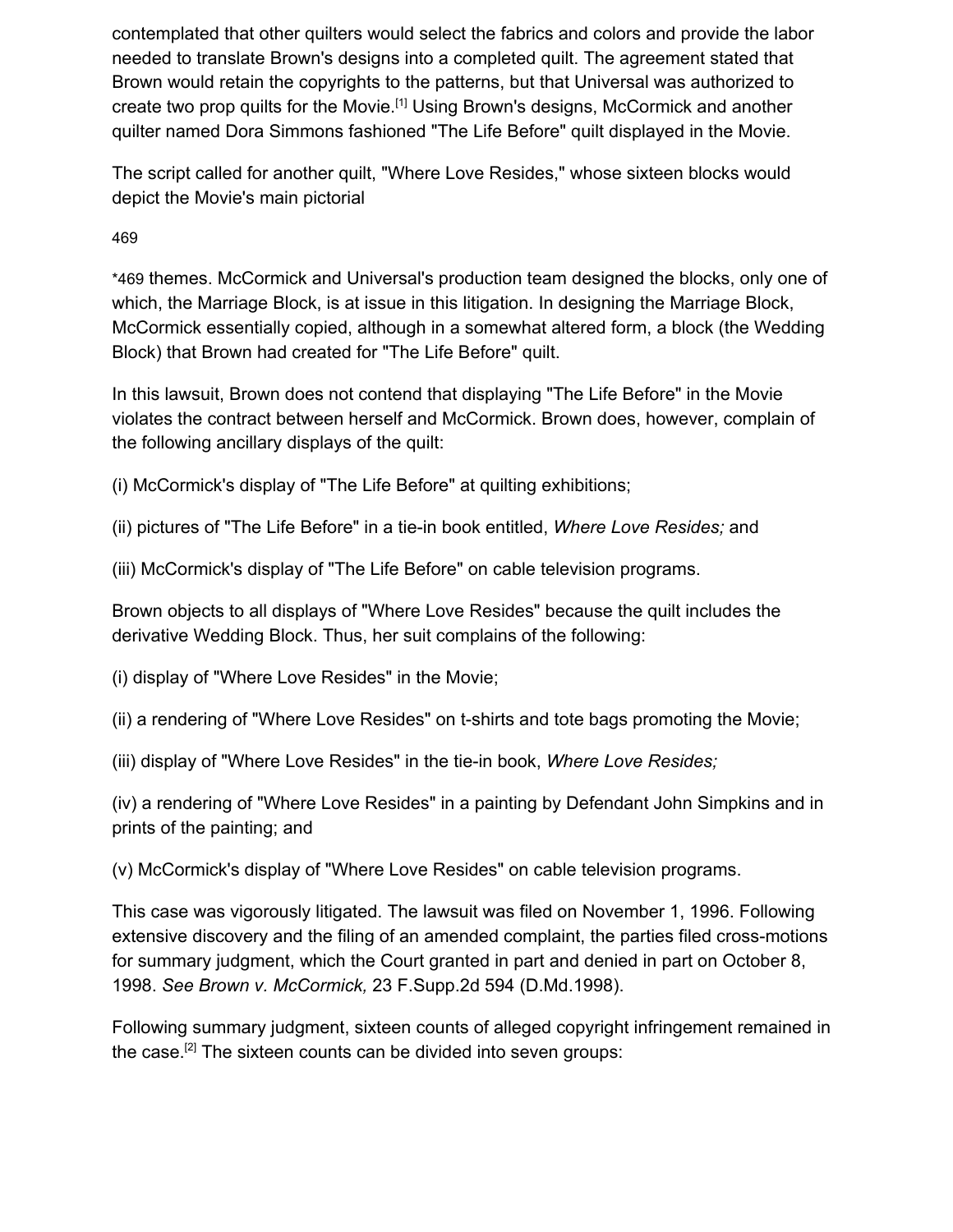(i) claims solely against McCormick for copying the Wedding Block to create the Marriage Block (Counts I-II);

(ii) claims solely against McCormick for displaying "The Life Before" and "Where Love Resides" quilts at exhibitions (Count III);

(iii) claims relating to the display of "Where Love Resides" on promotional items, specifically t-shirts and tote bags (Counts IX-X);

(iv) claims relating to the *Where Love Resides* book featuring the quilts used in the Movie (Counts XI-XIV);

(v) claims relating to an art print painted by Defendant John Simpkins (Count XVI-XIX);

(vi) claims against McCormick for the unauthorized display of the two quilts on two cable television shows (Count XX); and

(vii) claims that the display of the Marriage Block in the Movie itself infringes Brown's copyright (Count XXIV-XXV).

The parties participated in a settlement conference with a Magistrate Judge in April 1999, but were unable to resolve the case. Accordingly, the case came before this Court for a five-day bench trial beginning May 24, 1999. Final arguments were held on July 2 and July 19, 1999.

Briefly stated, the Court finds that McCormick infringed Brown's copyrighted Wedding Block. Accordingly, all displays of the Marriage Block are infringing. This includes the display of the "Where Love Resides" quilt in the Movie, in the t-shirts and tote bags promoting the Movie, and in the tie-in book, *Where Love Resides.* Further, McCormick was not entitled to display

#### 47[0](https://scholar.google.com/scholar_case?case=11449338073438305495&q=amblin&hl=en&as_sdt=6,33#p470)

\*470 the "Where Love Resides" quilt on television or at quilt shows. The John Simpkins fine art print, however, does not infringe Brown's copyright. The "Where Love Resides" quilt as it appears in the print is rendered suggestively and with insufficient detail to infringe. With respect to "The Life Before" quilt, the Court finds that the defendants were entitled to display it in the Movie, but not on television, at quilt shows, or in the tie-in book.

The Court concludes that none of the defendants' infringements were willful. Moreover, the substantial damages sought by Brown are not supported by the evidence, including Brown's requests for injunctive relief and award of attorneys' fees. By separate Order, the Court shall, however, award Brown

(i) actual damages against McCormick in the amount of \$50;

(ii) actual damages against Amblin in the amount of \$2.35;

(iii) statutory damages against McCormick in the amount of \$ 7,000; and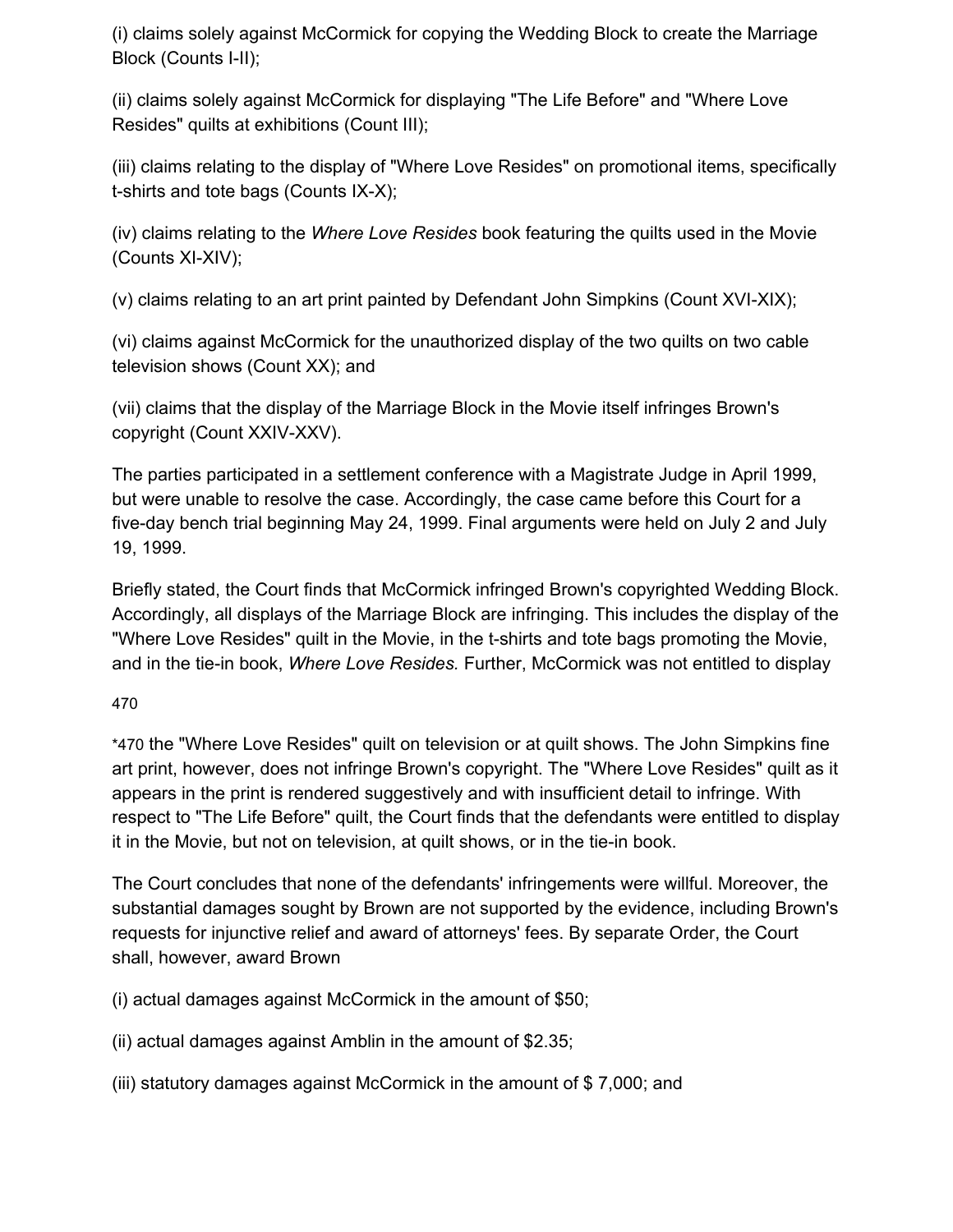(iv) statutory damages against Universal, M & FM, and Patchwork in the amount of \$ 7,000.

Having heard the testimony of the witnesses and the oral arguments of counsel, and having reviewed and considered the exhibits submitted at trial, the Court makes the following findings of fact and conclusions of law.

## *FINDINGS OF FACT*

### *The Parties*

1. Plaintiff Barbara Brown is a professional quilt maker and designer who is a resident of the State of Maryland. Brown conducts her quilt business in Odenton, Maryland under the name "The Quilt Connection."

2. Defendant Patricia A. McCormick is a quilter and quilt book author who is a resident of the State of California.

3. Defendant Amblin' Entertainment, Inc. ("Amblin") is a Delaware corporation, with its principal place of business in Universal City, California. Amblin produces motion pictures for distribution and viewing in movie theaters and on television throughout the United States, including the State of Maryland.

4. Defendant Universal City Studios, Inc. ("Universal Studios") is a Delaware corporation, with its principal place of business in Universal City, California. Universal Studios produces motion pictures and television films for distribution and viewing throughout the United States, including the State of Maryland.

5. Defendant MCA/Universal Merchandising, Inc. (now known as Universal Studios Consumer Products, Inc., and referred to here as "Universal Merchandising") is a California corporation, with its principal place of business in Universal City, California.

6. Defendant Marketing and Financial Management Enterprises, Inc. ("M & FM") is a California corporation, with its principal place of business in Woodland Hills, California.

7. Defendant That Patchwork Place, Inc., (now known as Martingale & Co., Inc., and referred to here as "Patchwork") is a Washington corporation, with its principal place of business in Woodinville, Washington. Patchwork is a quilt book publisher that distributes and sells its quilt books in quilt shops and bookstores throughout the United States, including the State of Maryland.

8. Defendant The Greenwich Workshop, Inc. ("Greenwich") is a Connecticut corporation, with its principal place of business in Shelton, Connecticut. Greenwich distributes and sells its art prints in art and gift shops throughout the United States and has authorized dealers located in the State of Maryland.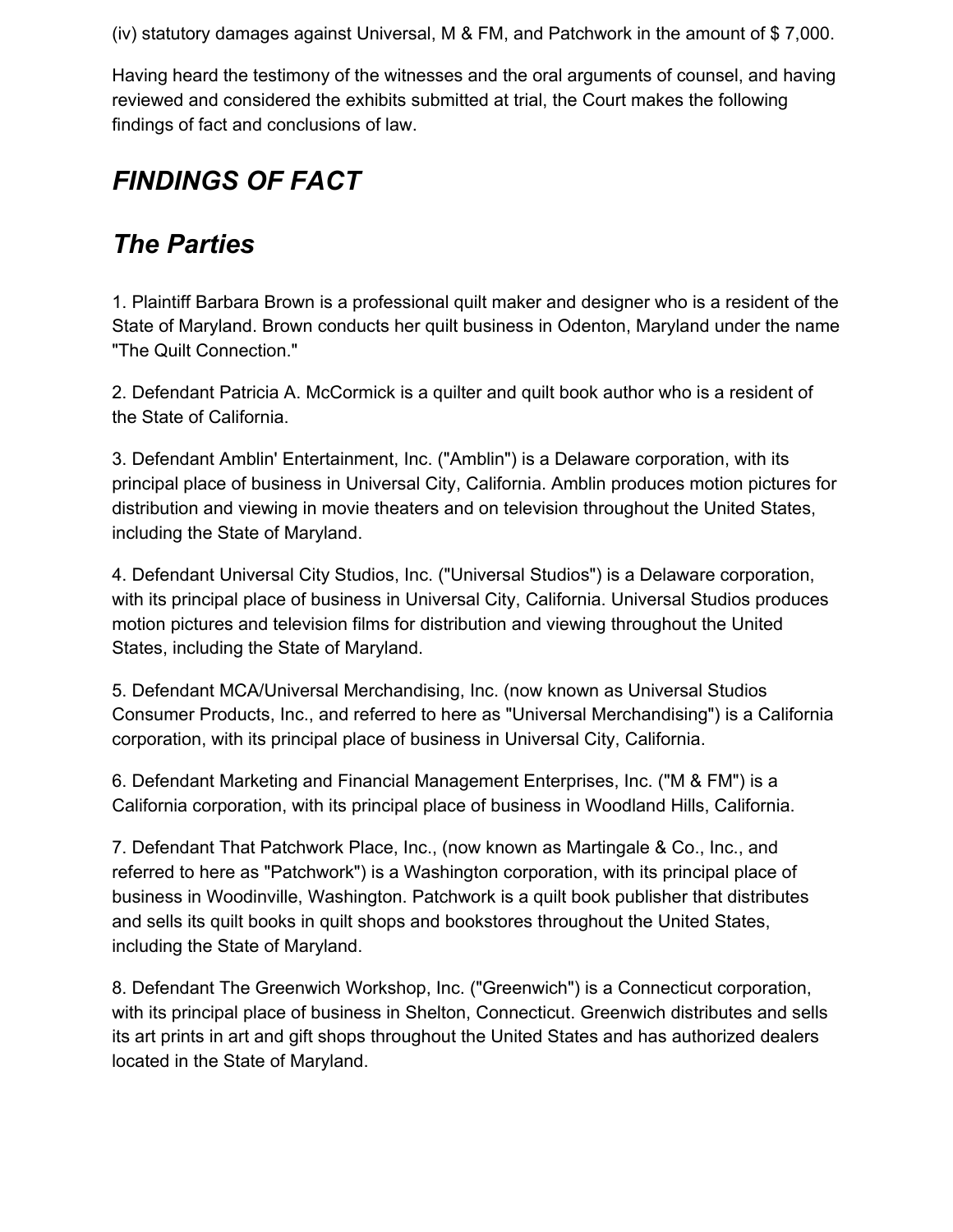9. Defendant John Simpkins is a contemporary folk artist and a resident of the state of Oregon.

## *Beginning of the Movie Project*

10. In June 1994, Universal Studios and Amblin began the production and filming

47[1](https://scholar.google.com/scholar_case?case=11449338073438305495&q=amblin&hl=en&as_sdt=6,33#p471)

\*471 of the motion picture *How to Make an American Quilt.*

11. The Movie was based on a 1991 Whitney Otto novel of the same name. The plot centers on a young woman, Finn, who spends a summer living in a small California town with her grandmother and great aunt. The visit gives Finn time and space to finish her Master's thesis and also debate her impending marriage. Finn encounters the women in her grandmother's quilting circle, who are sewing a quilt for Finn as a wedding present. The women reminisce about men, love, and marriage, and the film, primarily through flashbacks, tells the story of each. The wedding quilt, "Where Love Resides," is a unifying plot device because each of the women sews into the quilt a block depicting her own story.

12. As McCormick would later relate in her behind-the-scenes book, *Pieces of an American Quilt:* "[t]he original script called for five quilts, but gave very little description of what they were to look like." (Def.Ex. 43, Patty McCormick, *Pieces of an American Quilt* 11 (1996).) McCormick hired several other quilters ("the nonparty quilters") to create the patterns for three of the movie quilts, Marianna's Baby Quilt, the Grasse Quilting Bee Quilt, and the Crazy Quilt. The contracts between the nonparty quilters and McCormick provide more detailed instructions than the contract with Brown, and do not give copyrights to the nonparty quilters. (*See* Pl.Ex. 13-16.) The final two quilts are at issue in this case.

13. The first is an "African-American story quilt" entitled "The Life Before." One of the characters, Anna, had inherited this quilt as a family heirloom. The movie script (again, based on Otto's novel) described "The Life Before" as

laid out in fifteen squares which are filled with scenes in native, appliqued form. We see angels blowing trumpets, blazing suns, Adam and Eve and the snake, elephants and giraffes, African warriors doing battle, men and women in chains inside a ship on a choppy sea ... a scene with a black bird flying over a man and a woman holding hands.

(Def.Ex. 2 at 2.)

14. The Court had the pleasure of viewing the quilts created by Ms. Brown and the other quilters who worked on the Movie. The quilts are impressive in design and execution.

15. The script describes a "folk-art" style similar to the renowned "Bible Quilts" that a former slave named Harriet Powers created in the late 1800's. (*See generally* Def.Ex. 56, Regina A. Perry, *Harriet Powers's Bible Quilts* (1994)).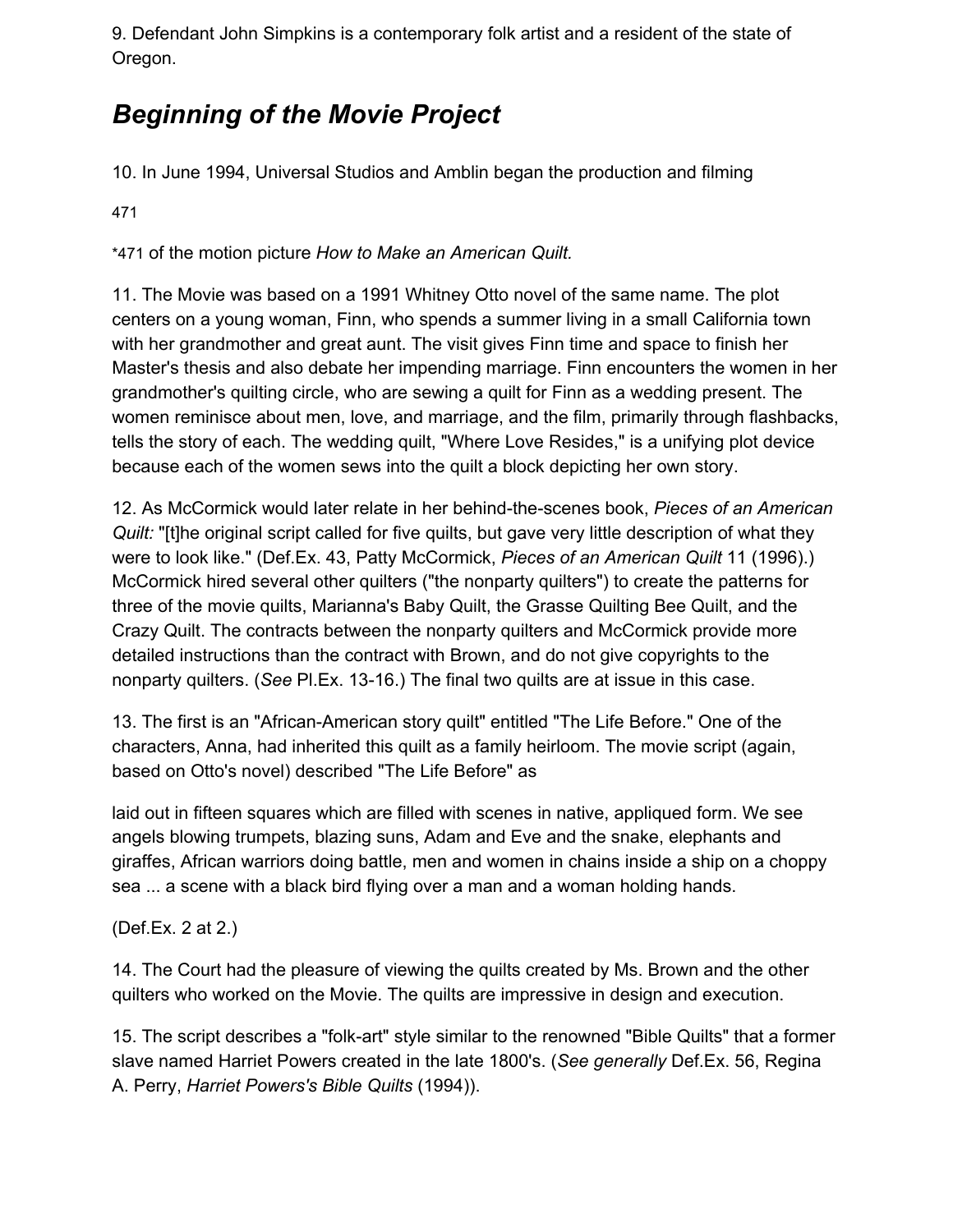16. "The Life Before" quilt created for the Movie was made from patterns designed by Brown, pursuant to a contract with McCormick and Universal. Brown's patterns are also done in the "folk-art" style, but are materially different from and, therefore, not copies of Powers' designs.

17. The second quilt at issue is the "Where Love Resides" quilt mentioned above. The infringement claims concern only one of the sixteen component blocks of "Where Love Resides." The contested block is generally referred to as the Marriage Block.

18. As pre-production for the Movie proceeded in August 1994, the studio retained McCormick, then President of the Southern California Council of Quilt Guilds, as a technical consultant. (*See* Def.Ex. 48.)

19. Prior to McCormick's involvement, the studio art department, using the descriptions in the script, had attempted to create quilt patterns for the five movie quilts. As McCormick explained at trial, however, the studio artists knew practically nothing about quilts, and their designs proved unsatisfactory. Accordingly, the studio asked McCormick to work with the art department in designing or acquiring the necessary quilts. McCormick also consulted on other technical aspects of the Movie so that the quilting scenes would have an authentic look.

47[2](https://scholar.google.com/scholar_case?case=11449338073438305495&q=amblin&hl=en&as_sdt=6,33#p472)

\*472 20. McCormick turned her attention to "The Life Before" quilt. Although the studio art department had attempted some designs for this quilt, the designs were off the mark. As McCormick would later relate,

[t]he art department struggled with ["The Life Before"] quilt. Their only reference was the Smithsonian Museum Bible Quilt by Harriet Powers, and everything they designed looked just like that quilt. These five men in the art department who didn't sew or quilt were also not African-American. This quilt was just not coming together for them, and we didn't have a lot of time.

#### (McCormick, *Pieces of an American Quilt* 26.)

21. At trial, Brown explained another problem with the designs produced by the art department. The proposed designs for "The Life Before" contained many intricate curves and angles, which would have been very difficult to execute in fabric. Only someone with knowledge of quiltmaking can design a pattern that can be effectively translated onto a quilt.

### *Brown's Involvement with the Movie Project*

22. In September 1994, McCormick became aware of the work of Brown, an African-American quilt designer living in Maryland. McCormick telephoned Brown to propose that Brown design patterns for the fifteen quilt blocks of "The Life Before."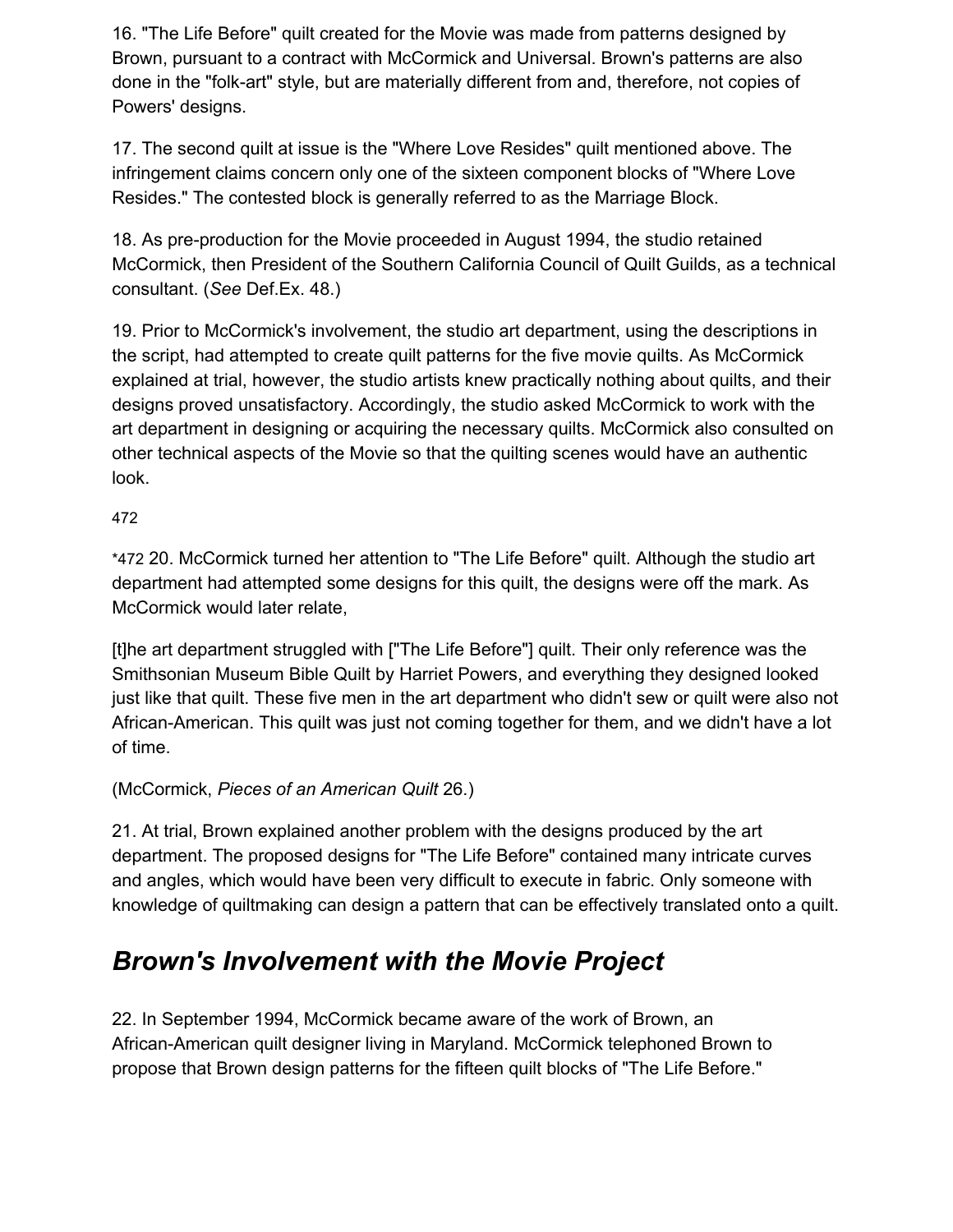23. McCormick explained in the telephone conversation "that the production team wanted a quilt similar to the style of Harriet Powers' Bible Quilt ... [but] the quilt could not duplicate Powers' Bible Quilts, because they were cultural icons which would be recognized if copied." (Def.Summ.Judg. Motion Ex. C (McCormick Decl. of May 19, 1998 at ¶ 8.))

24. On September 12, 1994, McCormick sent a follow-up letter, reiterating that "[w]hat we are looking for is a design similar to [the Harriet Powers "Bible Quilt,"] but it can't look like the Bible Quilt." (Def.Ex.2.) Although the letter included the pages of the script including the description of "The Life Before" quilt, McCormick referred to the description as "vague." (*Id.*)

25. Brown and McCormick spoke again by telephone the following day. In this conversation, McCormick informed Brown that the studio intended to create two copies of "The Life Before." The production team would "age" the quilts for scenes depicting different eras. Brown informed McCormick that she wanted to retain design rights in her patterns. The price for the fifteen patterns was set at \$50 per block, for a total of \$750. (Pl.'s testimony.)

26. Three days later, Brown submitted to McCormick the first five quilt block patterns. Brown faxed the patterns divided in fourths, along with directions explaining their reassembly.<sup>[3]</sup> On the bottom right quarter of each of the complete quilt block patterns, Brown added the notation "© 1994 Barbara Brown." (*See* Def.Ex. 5 & 6.)

27. McCormick took these first few designs to the studio, which "loved" them. (*See* McCormick, *Pieces of an American Quilt* 26.) On September 21, 1994, McCormick called Brown and left an answering machine message; Brown saved the tape. (*See* Pl.Ex. 21.) In the message, McCormick said:

Barbara, it's Patty McCormick from California ... I presented your designs yesterday to the studio, and they loved them, overwhelmingly approved them, said go ahead, finish them ... follow the script on the blocks that you need and use your best judgment for the others and ... *they approved the fact that you may retain design rights to it* and approved the cost of fifty dollars a block for the design work ... we'll of course

47[3](https://scholar.google.com/scholar_case?case=11449338073438305495&q=amblin&hl=en&as_sdt=6,33#p473)

\*473 age this quilt. *One has to ... look like about eighty years old. One has to look like about 110 years old ... or 140 years old.*

(*Id.* (emphasis added).)

28. Some weeks later, McCormick mailed to Brown a letter agreement. (*See* Def.Ex. 4.) The agreement, which McCormick had signed and dated October 1, 1994, stated in part:

As we discussed on the telephone, I will pay you \$750.00 to design fifteen 16" (finished) blocks in the style of African American story quilts, circa 1850. Several blocks are described in the script ... and these descriptions must be replicated in your designs. You may use your own judgement [sic] in creating the remaining blocks to best complete the story. *With your permission, two quilts will be made using your designs* and they will be sold to Universal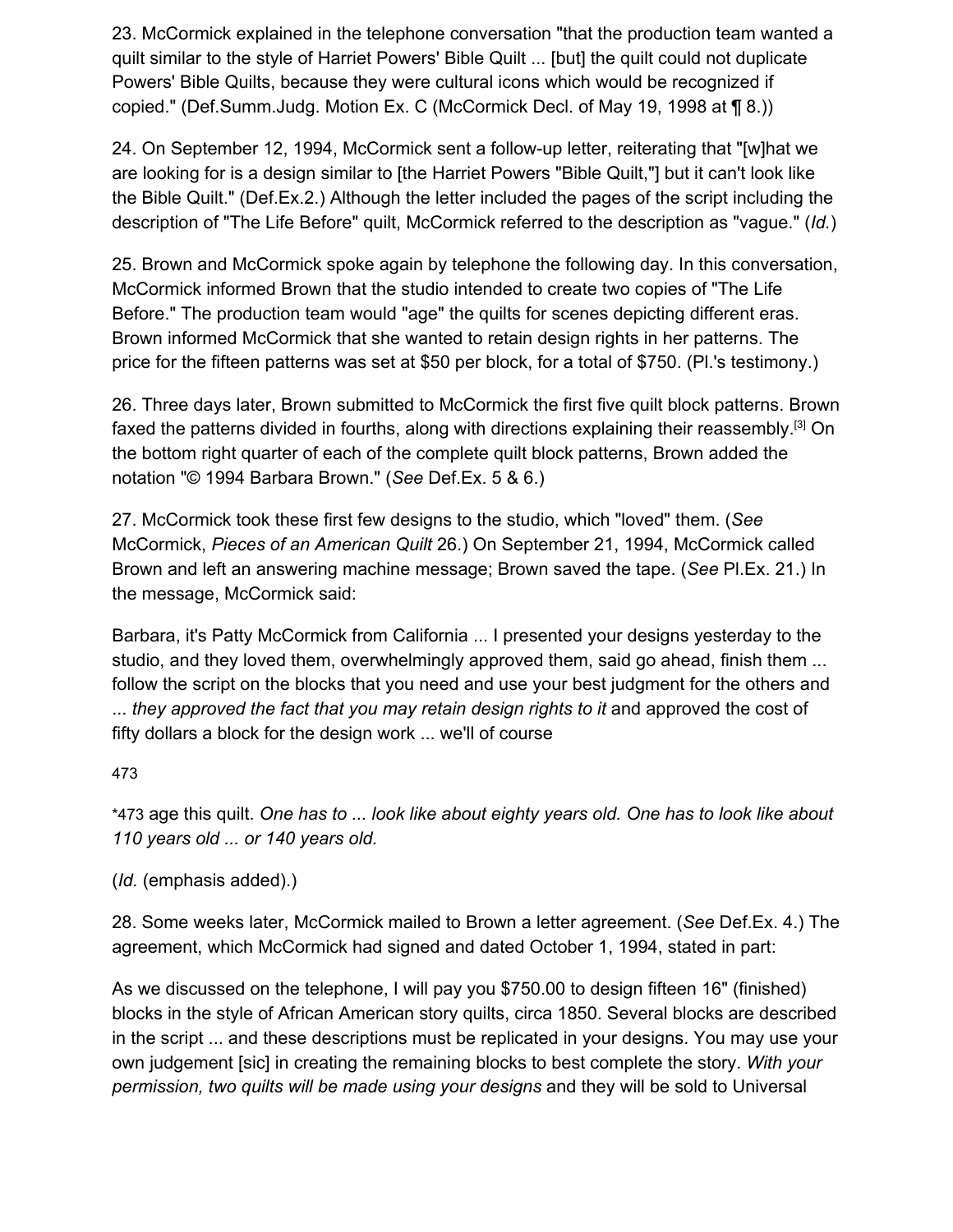Studios/Amblin Productions for use in the film, "How To Make An American Quilt." Final design approval of these two quilts will be made by the studio. As we agreed, *you will retain all creative rights to the original designs,* By signing and returning the enclosed copy of this letter, you agree to the terms set forth and give permission to use your designs in this project.

(*Id.* (emphasis added).) Brown signed, dated, and returned the agreement to McCormick.

29. Over the following two months, Brown continued to send the completed quilt block patterns to McCormick using the described method of faxing the quilt block patterns in parts. On each of the patterns, Brown included the notation "© 1994 Barbara Brown."

30. Creation of a quilt pattern is the first of many steps in sewing a quilt. After receiving the patterns, McCormick selected fabrics, which required consideration of weave, texture, material, and color. McCormick then took the selected fabrics and the patterns to a third woman, Dora Simmons, who, with some help from McCormick, assembled the quilt blocks and quilt top. (McCormick testimony.) Fabric selection and assembly are integral steps in the creation of the quilt.

31. In December 1994, after Brown inquired about payment, McCormick called and left a recorded message, which Brown again saved. (Pl.Ex.23.) McCormick explained that the studio would only allow McCormick to bill it for "the finished product." (*Id.*)

32. On March 6, 1995, McCormick mailed Brown a check, along with a thank you letter that noted: "[a]s per our original agreement, the design copyright and ownership of the quilt patterns for `The Life Before' belong to you; Universal Studios used those patterns with your permission to make the quilt for the movie `How to Make An American Quilt.'" (Def.Ex.12.)

33. McCormick's thank you letter contained no mention of the "Where Love Resides" quilt or the use of Brown's designs in any quilt other than "The Life Before." (*See id.*)

### *Creation of the Marriage Block*

34. Movie production continued through the winter and spring of 1995. The studio decided to eliminate one of the flashback scenes involving "The Life Before" quilt. Thus, only one quilt, rather than two, was needed as a prop.

35. In the Movie, each woman in the quilting circle contributed to "Where Love Resides" a block depicting her own life story. McCormick and the studio production department designed the patterns for the blocks. McCormick chose the fabric, arranged the blocks as they would appear on the finished quilt, and did much of the sewing. This litigation involves only one of the blocks, the Marriage Block.

36. In the Movie, one of the quilters, Anna (played by Maya Angelou), was an African-American who owned "The Life Before" quilt as a family heirloom. In designing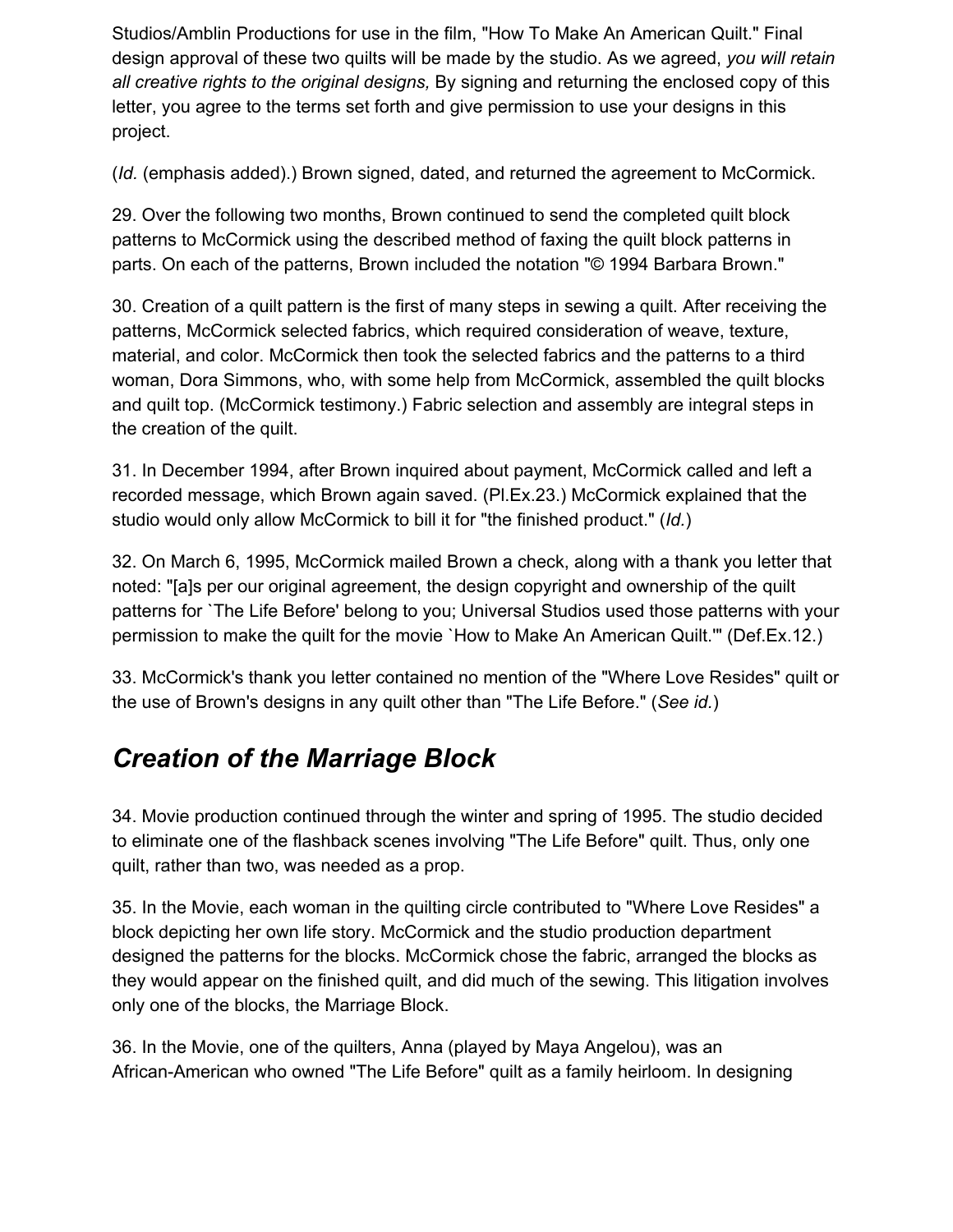Anna's block, the Marriage Block, McCormick borrowed the basic design of the Wedding Block in "The Life

47[4](https://scholar.google.com/scholar_case?case=11449338073438305495&q=amblin&hl=en&as_sdt=6,33#p474)

\*474 Before." By doing so, McCormick linked the two quilts thematically and created a fitting block for Anna. McCormick, however, did not obtain Brown's permission to use Brown's design in another quilt. McCormick, who has no legal training, did not appreciate that she had created a copyright problem. Pursuant to its contract with McCormick, Universal expressly relied upon McCormick to obtain the necessary authorizations for any patterns that the production team did not itself make. Indeed, Lawrence Weir, Universal's Director of Feature Production Services, asked the production team whether releases were necessary for the "Where Love Resides" quilt. The production team informed Weir that it was creating the entire quilt so that no releases were needed. (Weir testimony.)

37. The studio needed both finished and unfinished versions of the "Where Love Resides" quilt. Thus, McCormick created two quilt tops including the Marriage Block. (*See* Def.Summ.Judg. Motion Ex. C (McCormick Decl. of May 19, 1998 at ¶ 15).)

38. Both the Marriage Block and the Wedding Block depict "a scene with a black bird flying over a man and a woman holding hands." (*See* McCormick, *Pieces of an American Quilt* 20; Def.Ex. 130.)

39. The Harriet Powers "Bible Quilts" also included blocks depicting two human figures with a large bird overhead.

40. The Marriage Block differs from the Wedding Block in two major respects: (i) in the Marriage Block, the crow points downward rather than upward; and (ii) the Marriage Block includes a figure of the sun not present in the Wedding Block. With these exceptions, however, the Marriage Block is plainly derivative of the Wedding Block.

41. McCormick consulted the Wedding Block before designing the Marriage Block. In her declaration prepared for summary judgment, McCormick states:

The concept of the Marriage Block, with a man and woman holding hands, a crow and a stylized sun, was created without any input from Plaintiff, before Plaintiff faxed any designs to me. When I joined the production team in August 1994 the production team had viewed pictures of Powers' [s] quilts and had already drawn several versions of the Marriage Block which were on display ... I viewed the production team's drawings of the Marriage Block, and I consulted those drawings in the preparation of the Marriage Block.

... I incorporated the elements and style from the block in "The Life Before" quilt, but updated the expression because it was being incorporated into a 20th Century quilt. *In creating the Marriage Block I consulted the plaintiff's pattern for the wedding block in "The Life Before" quilt,* as well as the patterns for the Marriage Block prepared by the production team. I also consulted more modern folk art sources.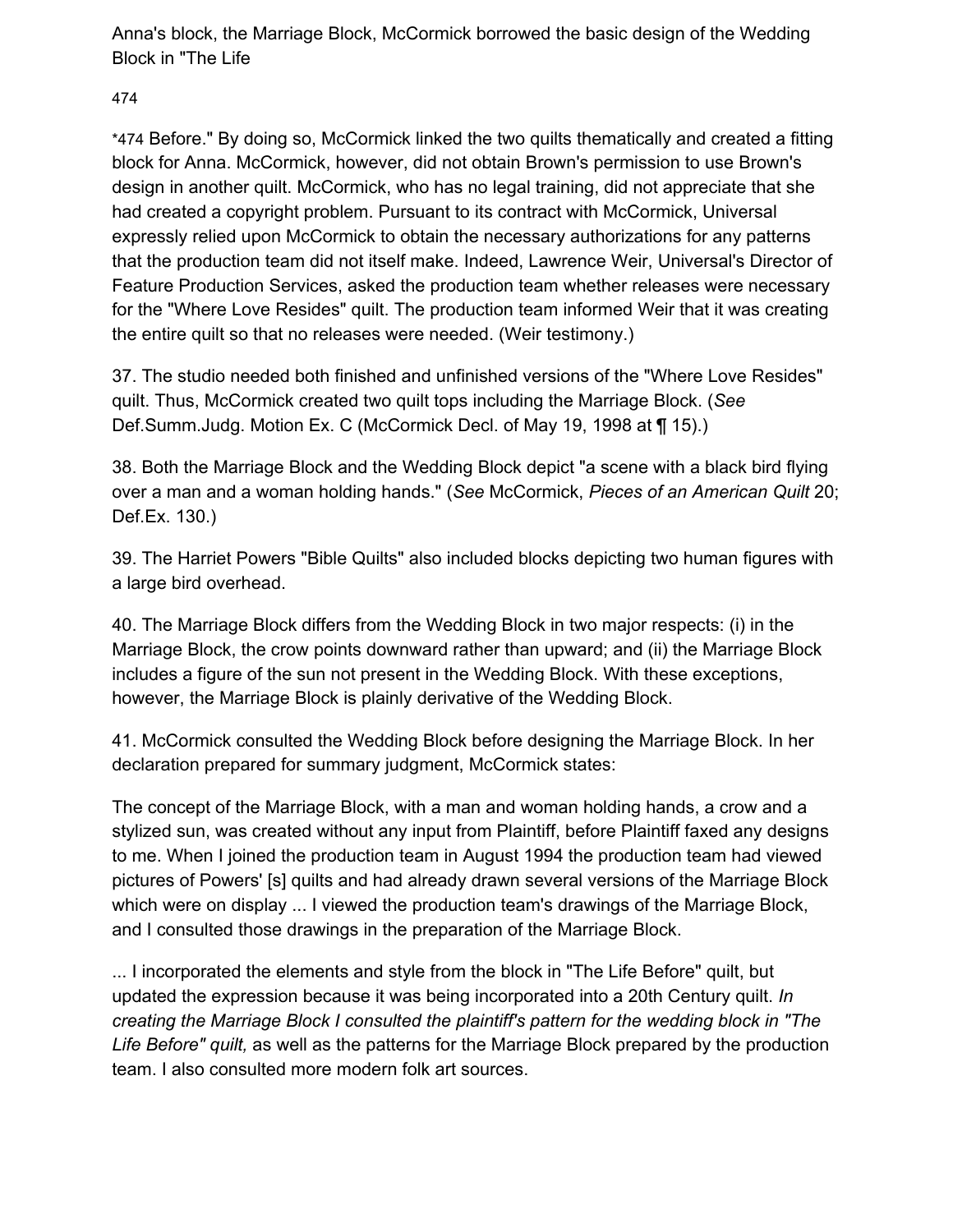(Def.Summ.Judg. Motion Ex. C (McCormick Decl. of May 19, 1998 at ¶¶ 6 & 13 (emphasis added)).) McCormick's testimony at trial was substantially similar.

42. McCormick wrote a book, titled *Pieces of an American Quilt.* In it, McCormick flatly states that the Marriage Block is a "duplication" of the Wedding Block:

The next friendship block is made by Anna, the character Dr. Maya Angelou portrays. *I made this block using the pattern Barbara Brown had designed for the Marriage block in The Life Before quilt.* Anna owns the family heirloom quilt given to her by her Aunt Pauline, which tells the story of her family and how her grandparents met. *The block in this quilt is a duplication of the Marriage block in The Life Before quilt.*

(Def.Ex. 43; *Pieces of an American Quilt* 20 (emphasis added).)

43. *Pieces of an American Quilt* contains a photograph of the Marriage Block. The caption below the photograph states that the Marriage Block was "*designed by*

47[5](https://scholar.google.com/scholar_case?case=11449338073438305495&q=amblin&hl=en&as_sdt=6,33#p475)

\*475 *Barbara Brown.*" (*Id.* at 21 (emphasis added).)

44. From the above evidence and a physical examination of the two designs, the Court finds that the Marriage Block is substantially similar to the Wedding Block. The Court also finds that McCormick created the Marriage Block by copying the essential design of the Wedding Block.

45. The human and animal figures shown in the two blocks are essentially identical. While the fabrics used are different, the two blocks obviously share a common origin.

46. Brown first learned in a telephone conversation with McCormick on June 29, 1995, that McCormick had used Brown's design of the Wedding Block in the design of the Marriage Block.

### *Premiere of the Movie and its Financial Results*

47. The Movie opened to the general public in the United States on October 6, 1995.

48. Throughout the United States, including the State of Maryland, the Movie was advertised in newspapers and on television and distributed for viewing at movie theaters and, subsequent to its theatrical release, on cable television.

49. Universal Studios released the home video of the movie, *How to Make an American Quilt,* in April 1996.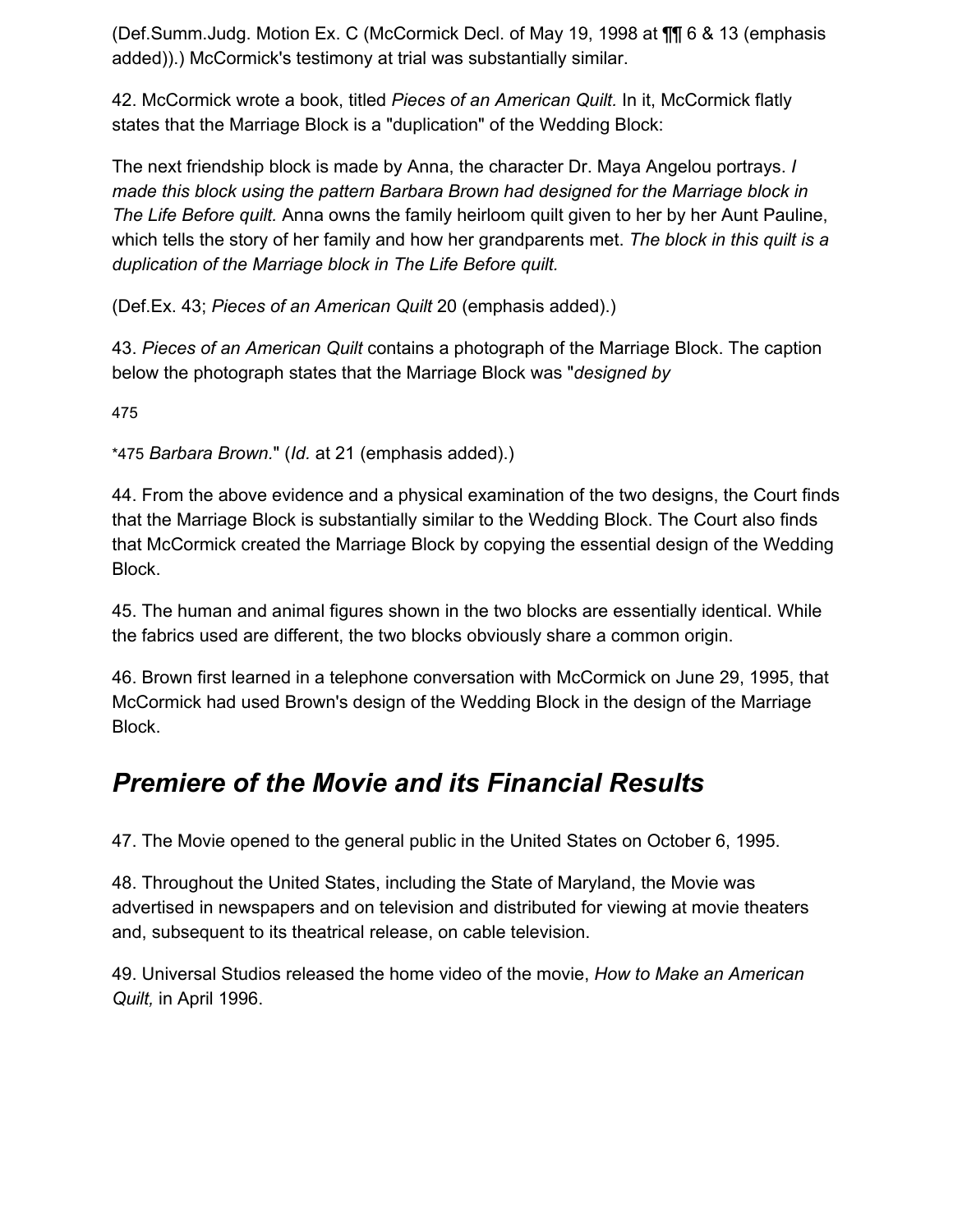50. As of September 26, 1998, Universal had received \$29,117,120 in gross revenue from the display of *How to Make an American Quilt* in theatres, on videocassettes, and on cable television, both domestically and abroad. (Def.Ex.66.)

51. Also as of September 26, 1998, Universal had incurred \$28,836,827 in distribution expenses and \$29,620,190 in production costs for *How to Make an American Quilt.* (*Id.*) Thus, Universal's total cost of more than \$ 50 million substantially exceeded its revenue. Accordingly, the Court finds that the Movie produced no profits for Universal.<sup>[4]</sup>

52. Amblin received a fee of \$2,000,000 for its services producing the movie, *How to Make an American Quilt.* (*See* Stipulation No. 1.)

## *Merchandising Efforts*

53. In the summer months of 1995, with the Movie set to open in theaters in early October, the studio's consumer products division, MCA/Universal Merchandising, Inc. began licensing rights for movie tie-in items.

54. On July 20, 1995, Universal Merchandising signed a merchandising representation agreement with defendant Marketing and Financial Management Enterprises, Inc. ("M & FM"). M & FM agreed to solicit and supervise merchandising license agreements for the Movie. (Def.Ex.13.)

55. The allegations in the complaint relate to three merchandising/promotional efforts in particular: (i) a book produced by Defendant Patchwork, (ii) an art print produced by Defendant Greenwich, and (iii) promotional t-shirts and tote bags produced by Defendants Universal and M & FM.

# *(i) Where Love Resides*

56. On November 8, 1995 Patchwork and Universal Merchandising signed an agreement (retroactive to October 24, 1995) licensing Patchwork to produce an inspirational style book, entitled *Where Love Resides: Reflections on Love and Life.* (*See* Def.Ex. 29.)

57. The book contained "stills" and quotations from the Movie as well as photographs of several of the movie quilts. Counts XI-XIV are based on the inclusion of several photographs of the Marriage Block, both by itself and as part of the "Where Love Resides" quilt. (*Id.*)

47[6](https://scholar.google.com/scholar_case?case=11449338073438305495&q=amblin&hl=en&as_sdt=6,33#p476)

\*476 58. In January 1996, Mimi Dietrich of Catonsville, Maryland notified Patchwork that Barbara Brown objected to the inclusion of photographs of her quilt block designs in the *Where Love Resides* book. (*See* Def.Ex. 84.)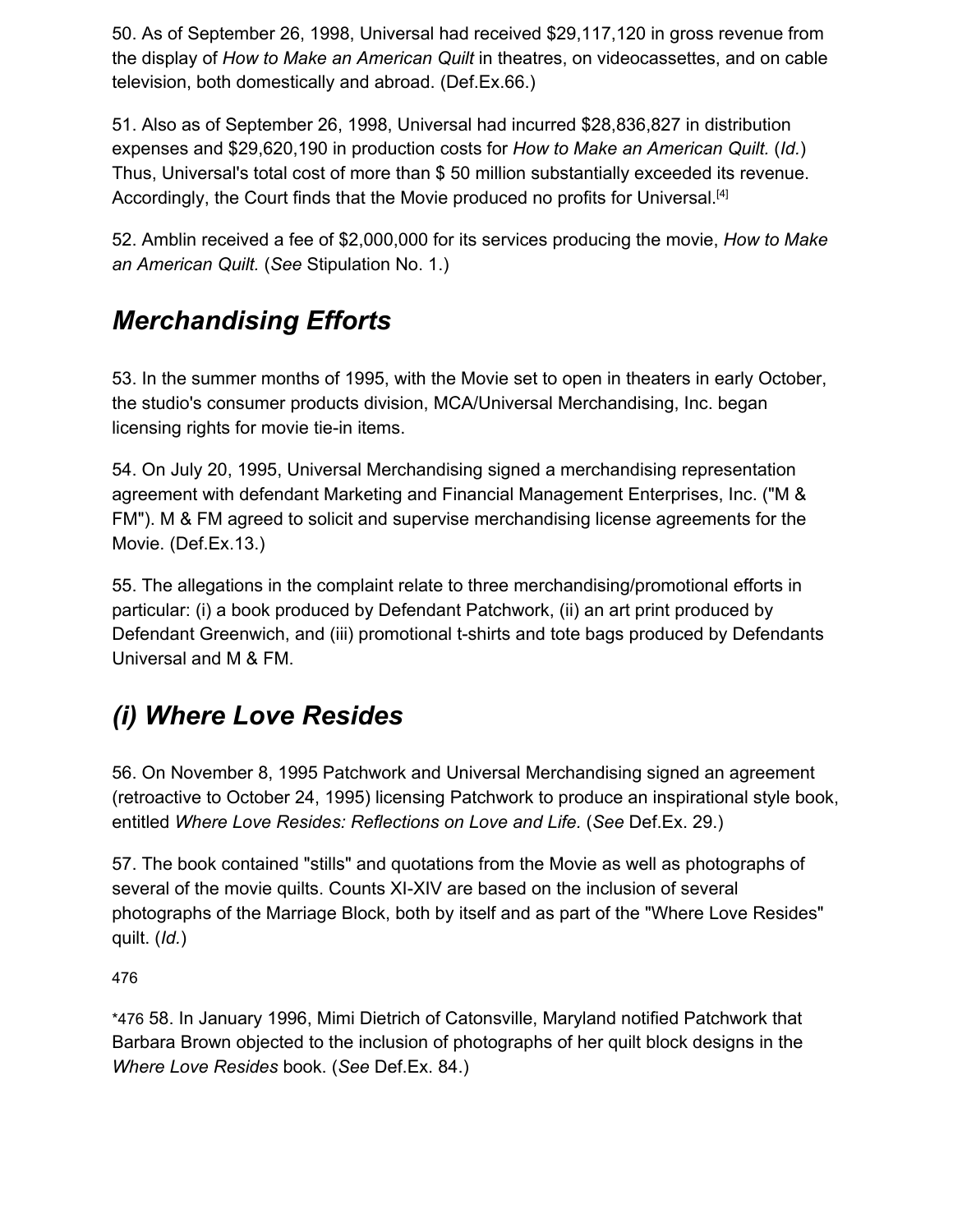59. Patchwork immediately contacted Universal and received assurances that it could safely proceed with publication. Universal represented that it would resolve the dispute as to who held the copyrights to the quilts used in the Movie. (*See* Def.Ex. 35.)

60. Patchwork printed an initial run of 50,000 copies of the *Where Love Resides* book. The book did not sell well and lost money (\$209,976) for Patchwork. (*See* Def.Ex. 65.)

61. Under the licensing agreement, Universal Merchandising was to receive an advance fee of \$30,000 from Patchwork, with a guarantee of \$60,000. (*See* Def.Ex. 29 at 2.)

62. Neither Brown's name nor the names of any of the quilters who designed and made quilts for the Movie were credited in the *Where Love Resides* book.

63. *Where Love Resides* contains photographs of quilts created from Brown's copyrighted patterns. Brown's work is clearly recognizable and forms a significant part of the book.

## *(ii) Greenwich Painting*

64. As of April 4, 1995, Greenwich had already entered into a merchandising license agreement with Universal. Under the terms of the agreement, Greenwich was licensed to produce an original painting, to be created by artist John Simpkins. From the painting, Greenwich was to make and market a limited edition of reproductions. (Def.Ex.15.)

65. In May 1995, Greenwich entered into an agreement with Simpkins. Counts XVI-XIX of the amended complaint relate to the creation of Simpkins's original painting and the limited edition reproductions.

66. The painting was to "symbolize" the Movie. Before starting work, Simpkins read Otto's novel and the movie script; he also watched the Movie. Greenwich instructed Simpkins that the quilt pictured in the painting had to evoke the Movie and its quilts.

67. In the painting, a small rendition of the "Where Love Resides" quilt occupies the center of the composition. At the top of the print is a large house set against a background of sky and mountains. At the bottom is a white picket fence and a road on which a van is parked. Surrounding the quilt is a green lawn, with four apple trees. In relation to these compositional elements, the quilt is of minor importance.

68. As depicted in the print, the quilt's blocks are difficult to see individually. Each block is only a square inch in size. Thus, the Marriage Block is recognizable only upon close examination.

69. Simpkins shipped the completed painting to Greenwich in August 1995, and the limited edition reproductions based on the painting were printed and first offered for sale in September 1995.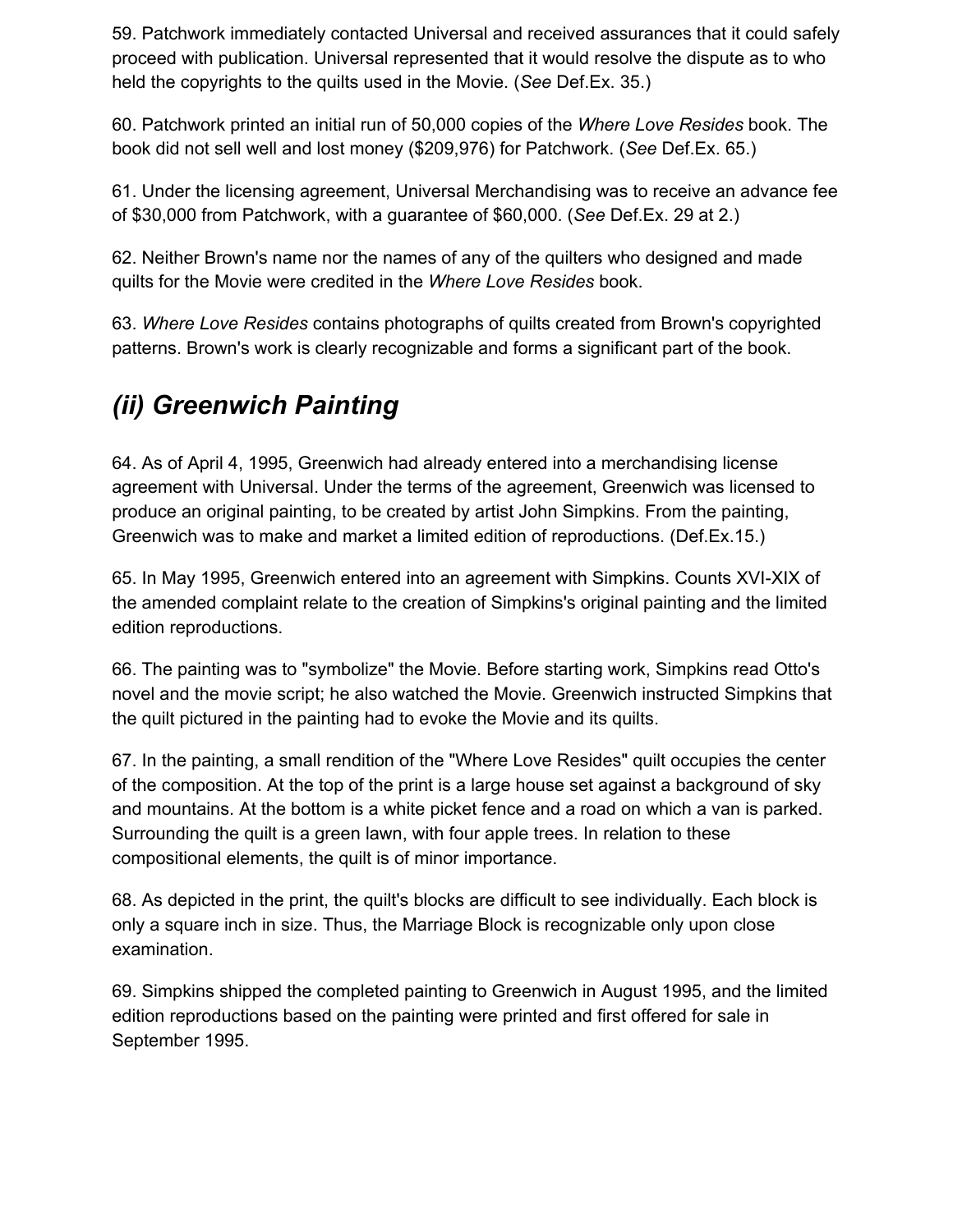70. Greenwich advertised 2,000 copies of the print. The first 1,000 copies, called the Premiere Edition, were priced at \$ 450 a piece. These copies were numbered, and signed by the artist as well as the film's director, producer, and stars. (Meskill testimony.) Greenwich offered the second 1,000 copies, the Studio Edition, for \$ 225.00 each. The Studio Edition prints were numbered and signed only by the artist.

71. Greenwich advertised the limited edition art prints in a national magazine. The advertisement included a photograph of the print. (*See* Pl.Ex. 58.)

72. Greenwich continues to offer for sale the *Where Love Resides* art print. Out of 2,000 prints produced, fewer than 200 had been sold as of May 1999. (*See* Def.Ex. 45 and Meskill testimony.)

73. As of September 10, 1997, Greenwich had received \$27,787.50 in gross revenue from sales of the art print and incurred \$92,734.51 in expenses. Fewer

47[7](https://scholar.google.com/scholar_case?case=11449338073438305495&q=amblin&hl=en&as_sdt=6,33#p477)

\*477 than ten prints have been sold since that date. Greenwich has not and will never earn a profit on the art print project.

74. Greenwich paid Universal \$15,000 as a license fee in return for permission to create and sell the original Simpkins painting and the prints made from it. (*See* Def.Ex. 15.)

75. As of May 31, 1997, Simpkins had received an \$11,000 commission on the sale of the *Where Love Resides* painting and \$4,168.51 in royalties for sales of the *Where Love Resides* art prints. (*See* Def. Ex. 16.)

76. The Court finds that the Marriage Block is a *de minimis* part of the fine art print.

### **(***iii) Houston Festival and Promotional Items*

77. In early November 1995, McCormick attended the International Quilt Festival in Houston, Texas, and worked in M & FM's exhibit booth, at which M & FM displayed both the finished and unfinished copies of the "Where Love Resides" quilt. The two "Where Love Resides" quilts and "The Life Before" quilt were displayed in Houston, Texas with the permission of Universal Merchandising.

78. As giveaways to promote the movie, Universal Pictures created and distributed t-shirts and tote bags depicting the "Where Love Resides" quilt. (*See* Pl.Ex. 91, 91, & 190; Siuta Testimony.)

79. The t-shirts and tote bags were given away and not sold. Accordingly, no profit was produced. Universal and M & FM spent money producing the t-shirts and tote bags just as they spent money advertising the Movie.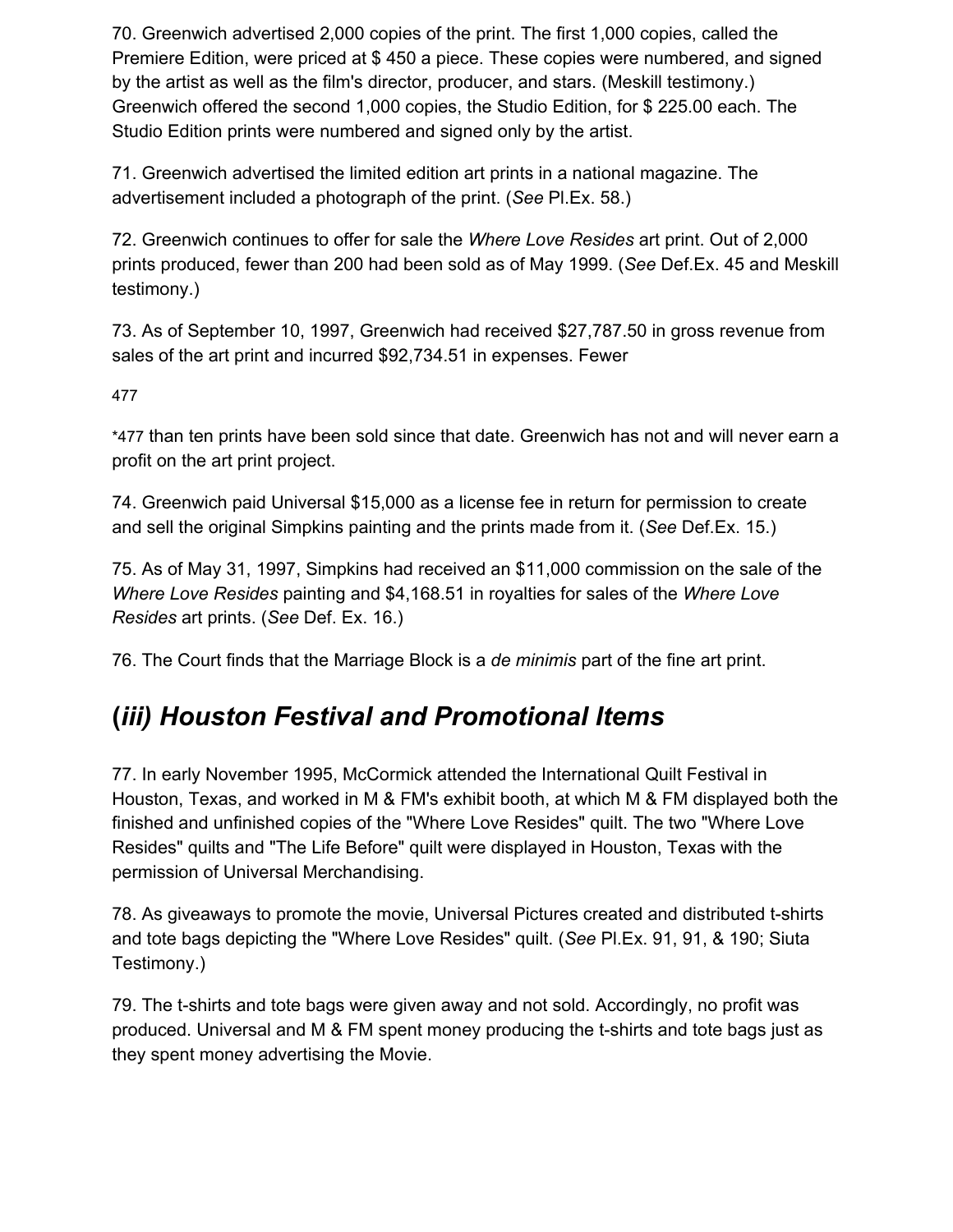## *Initial Disputes over Intellectual Property Rights*

80. As discussed, Universal entered into written contracts with McCormick, Brown, and the nonparty quilters. Universal was under the impression that it had obtained all necessary releases for use of the quilts in the Movie, promotional items, and tie-in items. Ideally, the contracts and releases would have clearly delineated all intellectual property rights with respect to the quilts and the quilt designs. Unfortunately, the contracts were unsuccessful in forestalling a series of disputes and misunderstandings that centered primarily on the tie-in projects.

81. In addition to the tie-ins heretofore described, McCormick proposed to write a book, *Pieces of an American Quilt,* detailing her experiences working as a technical consultant on the Movie. Under McCormick's contract, Universal's permission was explicitly required, and Universal initially refused. McCormick countered by asserting that (i) Universal's permission was not required to publish the book, (ii) Universal required the permission of McCormick, Brown, and the nonparty quilters to publish Patchwork's book, *Where Love Resides,* and (iii) McCormick threatened to withhold permission for Patchwork's book unless Universal sanctioned her book. (*See* Def.Ex. 111.)

82. To research McCormick's contentions, Michelle Katz, the Vice President of the General Counsel of Universal Merchandising, wrote a series of letters to Brown, McCormick and the nonparty quilters in January 1996 to determine which individuals held the intellectual property rights in the quilts and quilt designs. (*See* Def.Ex. 35-38.) Rather than clarifying the rights at issue, Katz unearthed a welter of conflicting claims and demands, many of which persisted through the trial.

83. Brown contended that she held the copyrights to the designs used in "The Life Before" quilt and in the Marriage Block. In fact, on January 16, 1996, Brown filed a copyright registration application for her quilt block patterns. (*See* Def.Ex. 140.)

84. McCormick disputed Brown's rights and contended that she held the copyrights to "The Life Before" and the "Where Love Resides" quilts. McCormick filed copyright registration applications for both quilts on January 11, 1996. (*See* Def. Ex. 25 & 26.)

#### 47[8](https://scholar.google.com/scholar_case?case=11449338073438305495&q=amblin&hl=en&as_sdt=6,33#p478)

\*478 85. In March 1996, McCormick entered an agreement with Universal Merchandising allowing her to publish *Pieces of an American Quilt.* In exchange, McCormick released all of her rights in connection with the publication of *Where Love Resides.* (*See* Def.Ex. 91.) Universal, however, did not obtain a separate release from Brown.

86. In February 1996, Brown entered an agreement with McCormick's publisher, C & T Publishing, authorizing C & T to use photographs of "The Life Before" and the Marriage Block in *Pieces of an American Quilt.* In exchange, Brown received a royalty and an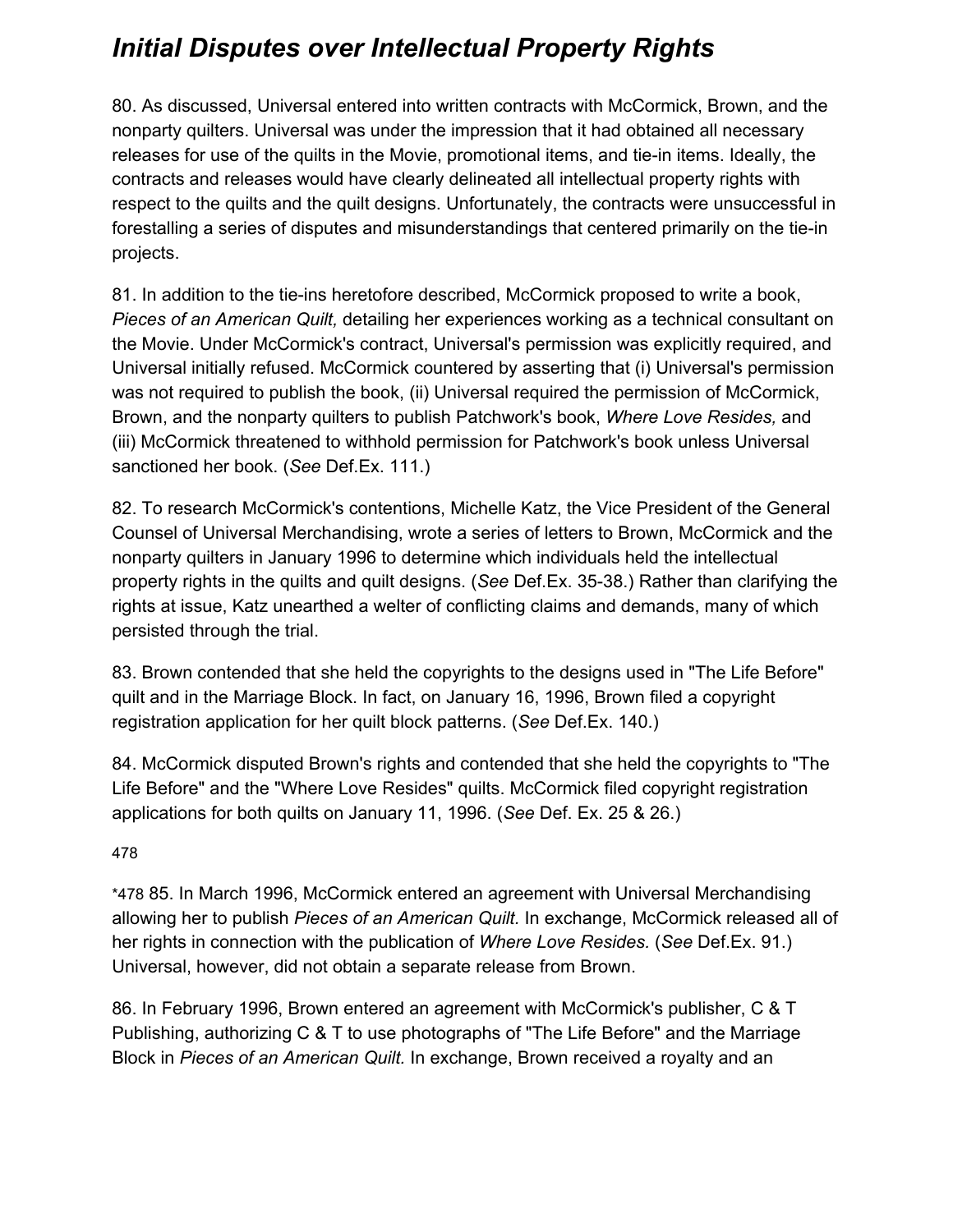advertisement for her patterns. (*See* Def.Ex. 41.) McCormick also obtained releases from the nonparty quilters.

87. Although Brown and McCormick resolved their differences over *Pieces of an American Quilt,* disputes concerning McCormick's efforts to publicize the book persisted. In June 1996, Brown corresponded with McCormick, demanding that McCormick cease displaying "The Life Before" and the "Where Love Resides" quilts at craft shows and in advertisements for *Pieces of an American Quilt.* Brown sent a copy of her demand letter to Universal Merchandising.

88. Because McCormick received permission from Brown to display in the book the quilts created from Brown's patterns, McCormick believed she was entitled to publicize the book. In addition, McCormick considered herself a joint creator. McCormick therefore refused to comply with Brown's demands.

89. During the summer and fall of 1996, McCormick conducted a publicity tour for her book, which included an appearance on a cable program, "Handmade by Design," and a cable quilting program, "Simply Quilts." While on these cable programs, McCormick displayed and discussed "The Life Before." These appearances are the subject of Count XX of the amended complaint.

90. Amblin had custody of and owned the quilts. When McCormick wanted to display the quilts, she obtained them from Jerry Schmitz of Amblin. (McCormick testimony.)

91. When the parties were unable to resolve the outstanding disputes as to the rights to the movie quilts, the present litigation ensued in November 1996.

# *CONCLUSIONS OF LAW*

1. This Court has jurisdiction under 28 U.S.C. §§ 1331 and 1338(a).

2. To establish a claim for copyright infringement, a plaintiff must demonstrate (i) ownership of a valid copyright, and (ii) copying of the "original" elements of the work. *See Feist Publications, Inc. v. Rural Tel. Serv. Co.,* 499 U.S. 340, 361, 111 S.Ct. 1282, 113 L.Ed.2d 358 (1991).

3. A certificate of copyright registration constitutes prima facie evidence of the validity of the certificate and the facts stated in the certificate. *See M. Kramer Mfg. Co. v. Andrews,* 783 F.2d 421, 434 (4th Cir.1986). In this case, Brown registered a copyright for the fifteen quilt block patterns constituting "The Life Before" quilt in January 1996. (*See* Def.Ex. 140.) The Court concludes that Brown's designs were copyrightable.

4. To be subject to copyright, a work must be "original." 17 U.S.C. § 102(a); *see Feist,* 499 U.S. at 345-47, 111 S.Ct. 1282. As the Supreme Court stated in *Feist:*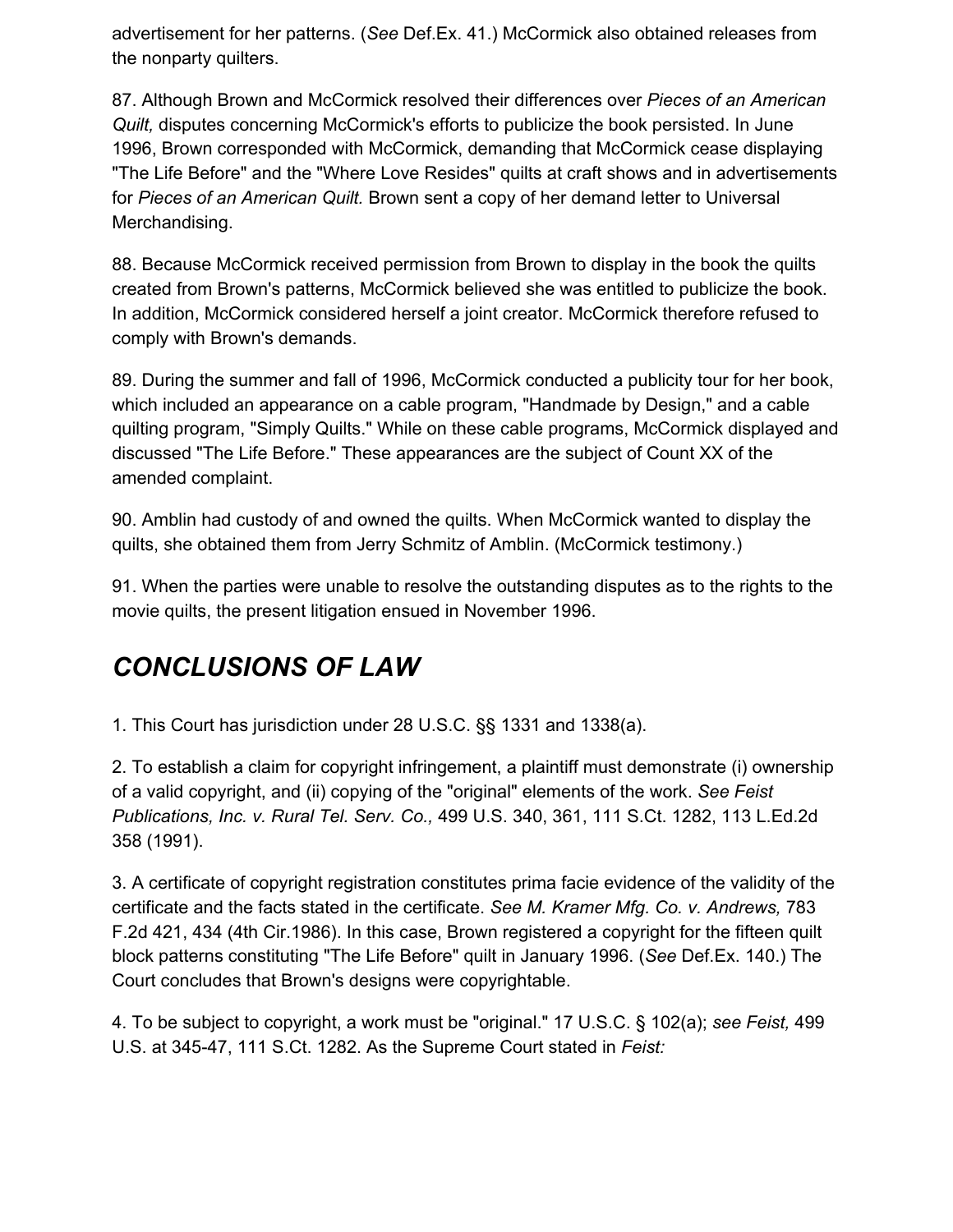The *sina qua non* of copyright is originality. To qualify for copyright protection, a work must be original to the author. Original, as the term is used in copyright, means only that the work was independently created by the author (as opposed to copied from other works), and that it possesses at least some minimal degree of creativity. To be sure, the requisite level of creativity is extremely low; even a slight amount will suffice. The vast majority of works make the grade quite easily, as they possess some creative spark, `no matter how crude, humble or obvious' it might

#### 47[9](https://scholar.google.com/scholar_case?case=11449338073438305495&q=amblin&hl=en&as_sdt=6,33#p479)

\*479 be. Originality does not signify novelty; a work may be original even though it closely resembles other works so long as the similarity is fortuitous, not the result of copying.

*Feist,* 499 U.S. at 345, 111 S.Ct. 1282 (citations omitted).

5. On this standard, the Court finds that Brown's designs are "original" and therefore subject to copyright. Brown created the designs herself; although the script gave descriptions of some of the elements for the designs, these descriptions were "vague," and McCormick instructed Brown to use her own judgment in creating the actual designs. Furthermore, McCormick repeatedly cautioned Brown not to create copies of the Harriet Powers "Bible Quilts"; for the studio's purposes, Brown's designs needed to be, in a word, original.

6. To establish unauthorized copying, a plaintiff must establish copying in fact and "substantial similarity" between the copy and the plaintiff's original. *See, e.g., Ringgold v. Black Entertainment Television, Inc.,* 126 F.3d 70, 74-75 (2d Cir.1997).

7. In practice, however, these two elements frequently merge, because a plaintiff may establish copying in fact either: (i) by providing direct evidence of copying; or (ii) by providing circumstantial evidence of copying that demonstrates the defendants' access to her work and "substantial similarity" between the works. *Ferguson v. NBC,* 584 F.2d 111, 113 (5th Cir.1978).

8. Regarding the Marriage Block in "Where Love Resides," Brown has established that Universal and McCormick copied her design for the Wedding Block. McCormick herself admits in *Pieces of an American Quilt* that the design for the Marriage Block in "Where Love Resides" is Brown's design and that McCormick copied the Wedding Block when creating the Marriage Block.

9. McCormick's testimony further bolsters the conclusion that she copied "original" material from Brown's designs; McCormick made a point of noting in her narrative how unsatisfactory earlier attempts at a design for this block had been, notwithstanding the availability of the "Bible Quilts" and other designs. It was only after McCormick consulted Brown's Wedding Block that she achieved a satisfactory design for the Marriage Block.

10. As described earlier, the idea of two figures with a bird flying overhead is not copyrightable. A particular and distinctive expression of that idea, as was created by Brown for the Wedding Block, however, can be copyrighted. Rather than asking Brown to create a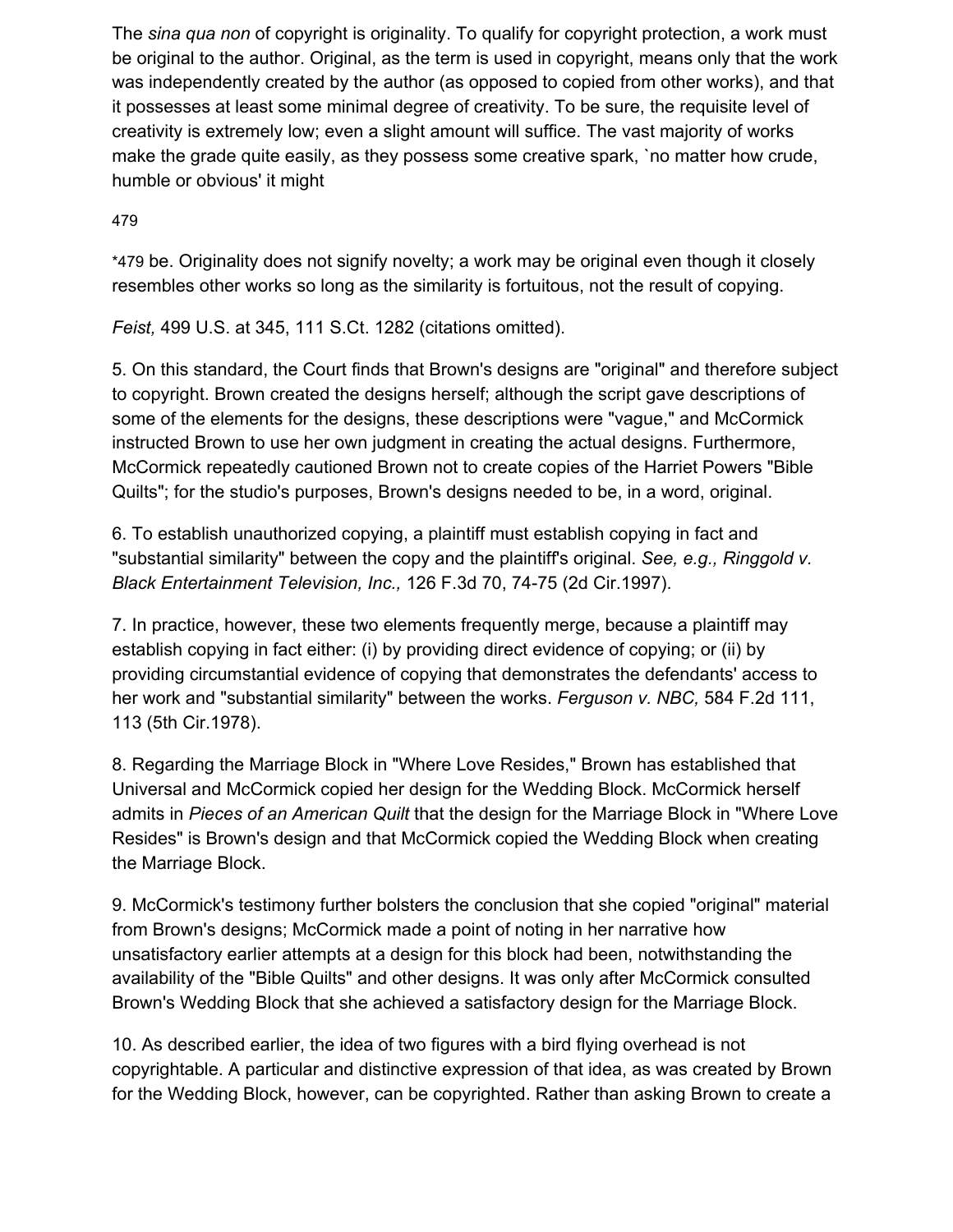separate Wedding Block for inclusion in "Where Love Resides," McCormick appropriated Brown's design without authorization or additional compensation.

11. From this evidence and from an examination of the two blocks, the Court concludes that the design of the Marriage Block resulted from copying the original elements in the Wedding Block from "The Life Before."

12. Whether a defendant's work is substantially similar to a plaintiff's work and infringes a copyright depends upon similarity of expression rather than similarity of idea; the latter is not protected by copyright law. 17 U.S.C. § 102(b).

13. A defendant's work is "substantially similar" to a protected work when an ordinary observer would conclude that the defendant's work was taken from the copyrighted source. *Robert R. Jones Assoc., Inc. v. Nino Homes,* 686 F.Supp. 160 (E.D.Mich.1987), *aff'd,* 858 F.2d 274 (6th Cir.1988). Thus, expert testimony is not required. *Testa v. Janssen,* 492 F.Supp. 198 (W.D.Pa.1980).

14. This test focuses on the overall similarities, *rather than the minute differences between the two works,* and exact reproduction or near identity is not required to establish infringement. *Atari, Inc. v. North. Am. Philips Consumer Elec. Corp.,* 672 F.2d 607, 618 (7th Cir.), *cert.*

48[0](https://scholar.google.com/scholar_case?case=11449338073438305495&q=amblin&hl=en&as_sdt=6,33#p480)

\*480 *denied,* 459 U.S. 880, 103 S.Ct. 176, 74 L.Ed.2d 145 (1982).

15. McCormick reversed the alignment of the crow and added a sun. These differences, however, do not affect the conclusion that McCormick copied the majority of the Marriage Block from Brown's copyrighted design.

16. Brown has established copyright infringement of her Wedding Block design by both direct and circumstantial evidence.

### *Defenses Raised Do Not Excuse Infringement*

17. That some of the elements in Brown's design resemble the "Bible Quilts" or other artistic works in the public domain does not undermine Brown's copyright registration.

18. Defendants argue that the contract language permitted them to use the Wedding Block in two quilts. The contract states: "with your permission, two quilts will be made using your designs...." According to the defendants, this language permitted them to use the Wedding Block in "The Life Before" and in "Where Love Resides." (*See* Def.Ex. 4.)

19. The defendants' argument hinges on the legal effect of the language quoted immediately above. According to the defendants, the contract is clear, meaning that parole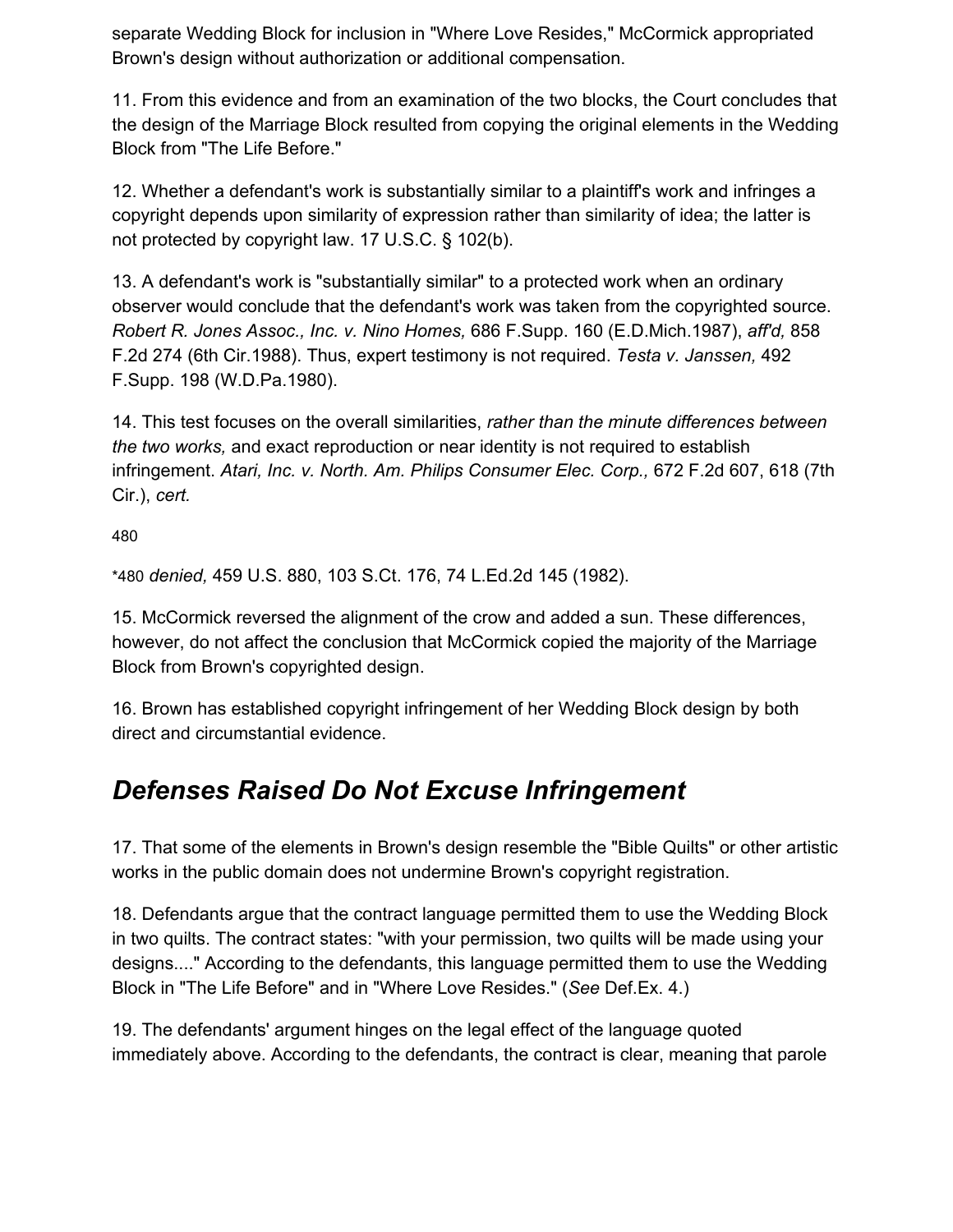evidence is inadmissable and that Universal was free to create any two quilts they wished using all, part, or none of Brown's designs.

20. Brown disputes this interpretation. According to Brown, the contract entitled Universal to make two copies of "The Life Before." As explained by McCormick, two quilts were needed because one would appear new and the other would be aged to appear more than 100 years old.

21. The Court finds that the contract language is ambiguous. When contract language is ambiguous, meaning that it is susceptible to different reasonable interpretations, it is for the trier of fact to determine the proper interpretation. *See, e.g., Shapiro v. Massengill,* 105 Md.App. 743, 661 A.2d 202, 208, *cert. denied,* 341 Md. 28, 668 A.2d 36 (1995).

22. Weighing the testimony of Brown and McCormick, together with the evidence, the Court accepts Brown's interpretation. It is clear that the term "two quilts" refers to the two copies of "The Life Before" to be used in different flashback scenes in the Movie. The agreement permitted Universal to make two copies of "The Life Before"; it did not authorize Universal to use Brown's designs in two different quilts.<sup>[5]</sup>

23. The defendants argue, in the alternative, that their participation in the creation of the quilts places them, and other non-parties who worked on the quilts, in the position of joint authors with Brown.

24. This argument was extensively addressed in the Court's summary judgment memorandum. *See Brown v. McCormick,* 23 F.Supp.2d 594 (D.Md.1998). The Court adopts the reasoning stated in that opinion.

25. The agreement with Brown specifically gave permission for the Wedding Block to be used in two quilts of "The Life Before." The agreement contemplated that Brown would contribute the patterns and that others would assemble the quilt. The defendants' argument would in effect nullify the contract by permitting McCormick and Dora Simmons, as joint authors, to license the designs to others. Such an interpretation is clearly wrong. The defendants were permitted to use the patterns solely for the specific purpose stated in the contract; to wit, two copies of "The Life Before." Any other use required Brown's permission.

48[1](https://scholar.google.com/scholar_case?case=11449338073438305495&q=amblin&hl=en&as_sdt=6,33#p481)

\*481 26. Further, with regard to the Marriage Block, the defendants' argument is utterly without merit. The statute states that "[a] `joint work' is a work prepared by two or more authors with the intention that their contributions be merged into inseparable or interdependent parts of a unitary whole." 17 U.S.C. § 101. Brown had no knowledge that her work was to be copied to form the basis for the Marriage Block. Accordingly, it is impossible that Brown intended her work to be merged into a greater composition and she cannot be considered to be a joint author along with the other contributors to "Where Love Resides."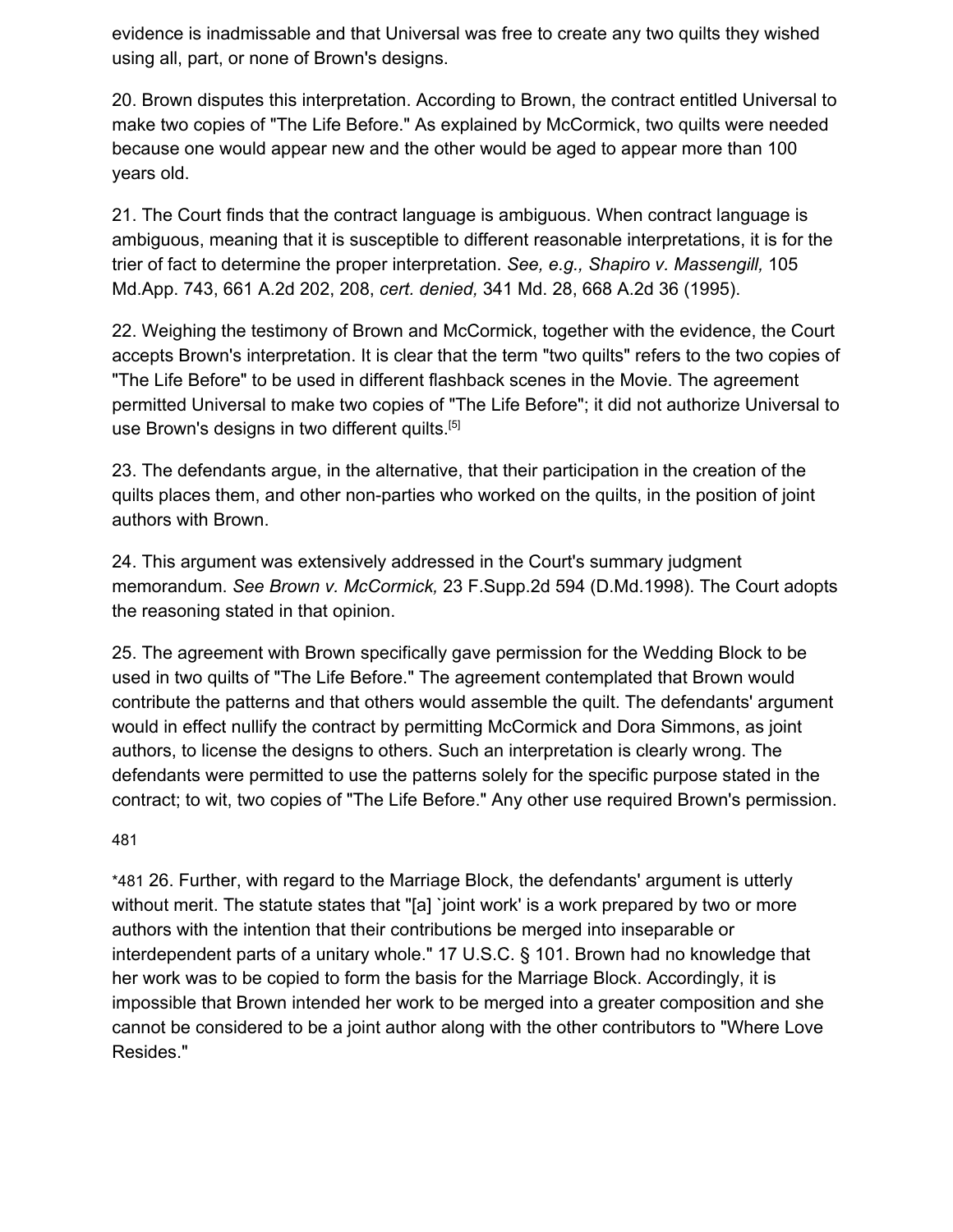27. The Court finds that the defendants are not joint authors with respect to the Marriage Block or "The Life Before." They are, therefore, liable for infringement of Brown's copyright through those two works.

28. The Court will now turn to Brown's specific allegations of copyright infringement as set forth in the amended complaint.

### *a. Counts I and II*

Count I alleges that McCormick infringed Brown's Wedding Block design through the creation of the Marriage Block for "Where Love Resides." The Court finds that McCormick is liable for this infringement. Count II is an alternative source of relief for Brown if she did not prevail in Count I. Count II alleges that McCormick used Brown's design more times than Brown had given permission. Count II is, therefore, duplicative, and will be dismissed as moot.

## *b. Count III*

Count III alleges that McCormick infringed all of Brown's designs by displaying "The Life Before" and "Where Love Resides" at exhibitions. Brown gave permission solely for the use of the patterns for "The Life Before" in the Movie. This permission extended to the use of "The Life Before" for promotional and marketing purposes; it did not, however, extend to McCormick's private use of the quilt at exhibitions. The Court, therefore, finds McCormick liable under this count with respect to "The Life Before." As the Court previously stated, "Where Love Resides" incorporates Brown's copyrighted Wedding Block. Any display of "Where Love Resides" is an infringement. Thus, the Court finds McCormick finds liable for the display of "Where Love Resides" at the exhibitions.

### *c. Counts IX and X*

Counts IX and X allege that Universal, M & FM, and McCormick infringed Brown's Wedding Block by imprinting "Where Love Resides" on t-shirts and tote bags distributed to promote the Movie. Because the Court finds that Defendants infringed Brown's Wedding Block through the display of the "Where Love Resides" quilt in the Movie, the Court also finds the defendants liable for the display of "Where Love Resides" on promotional items.

### *d. Counts XI-XIV*

Counts XI-XIV allege that Universal, M & FM, and Patchwork infringed all of Brown's designs though display of the two quilts in the *Where Love Resides* book. The Court finds that the book was not a promotion for the Movie. Because Brown gave permission for the use of her patterns solely in the Movie, the display in the book, of quilts based on Brown's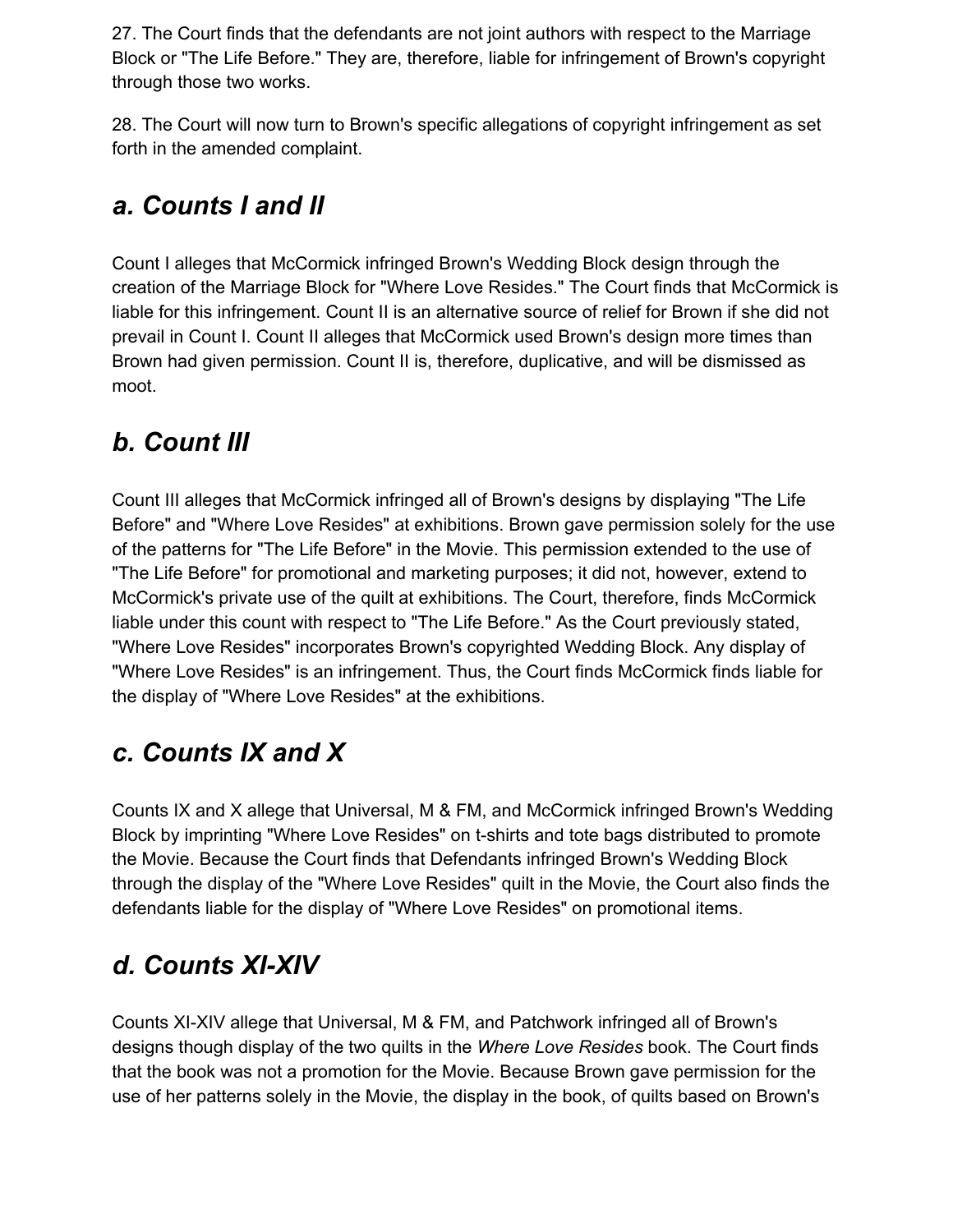patterns, was not licensed. The Court, therefore, finds these defendants liable under Counts XI-XIV.

# *e. Counts XVI-XIX*

Counts XVI-XIX allege that MCA, M & FM, Greenwich, and Simpkins infringed Brown's Wedding Block design through the rendering of "Where Love Resides" in the original Simpkins painting and in the Greenwich print. As discussed above, the Marriage Block constitutes a *de minimis* fraction of both works; it is recognizable only upon close inspection. Accordingly, the Court finds that these defendants

48[2](https://scholar.google.com/scholar_case?case=11449338073438305495&q=amblin&hl=en&as_sdt=6,33#p482)

\*482 did not infringe Brown's Wedding Block in the creation of the painting and the print. Similarly, the Court finds that the advertisements showing a picture of the print did not infringe Brown's Wedding Block. The defendants are, therefore, not liable under these counts.

# *f. Count XX*

Count XX alleges that McCormick infringed all of Brown's designs by displaying "The Life Before" and "Where Love Resides" on cable television programs. Similar to the Court's finding as to Count III, the Court finds that Brown's permission for use of the patterns did not extend to McCormick's private use of the quilts on cable television programs. The Court therefore finds McCormick liable under this count.

# *g. Counts XXIV-XXV*

Counts XXIV-XXV allege that Universal and Amblin infringed Brown's Wedding Block through the display of "Where Love Resides" in the Movie. As discussed, the Court finds that Universal and Amblin infringed Brown's Wedding Block. Universal and Amblin are, therefore, liable to Brown for her share of any profits derived from use of the block in the Movie.

# *Defendants' Infringement was not Willful*

29. The Court finds that none of the infringements committed by any of the defendants was willful. A determination of willfulness requires the infringer to have acted with actual "knowledge that his conduct constituted infringement or ... reckless disregard for the owner's rights." *Microsoft Corp. v. Grey Computer,* 910 F.Supp. 1077, 1091 (D.Md.1995); *see also N.A.S Import, Corp. v. Chenson Enterprises, Inc.,* 968 F.2d 250, 252 (2d Cir. 1992).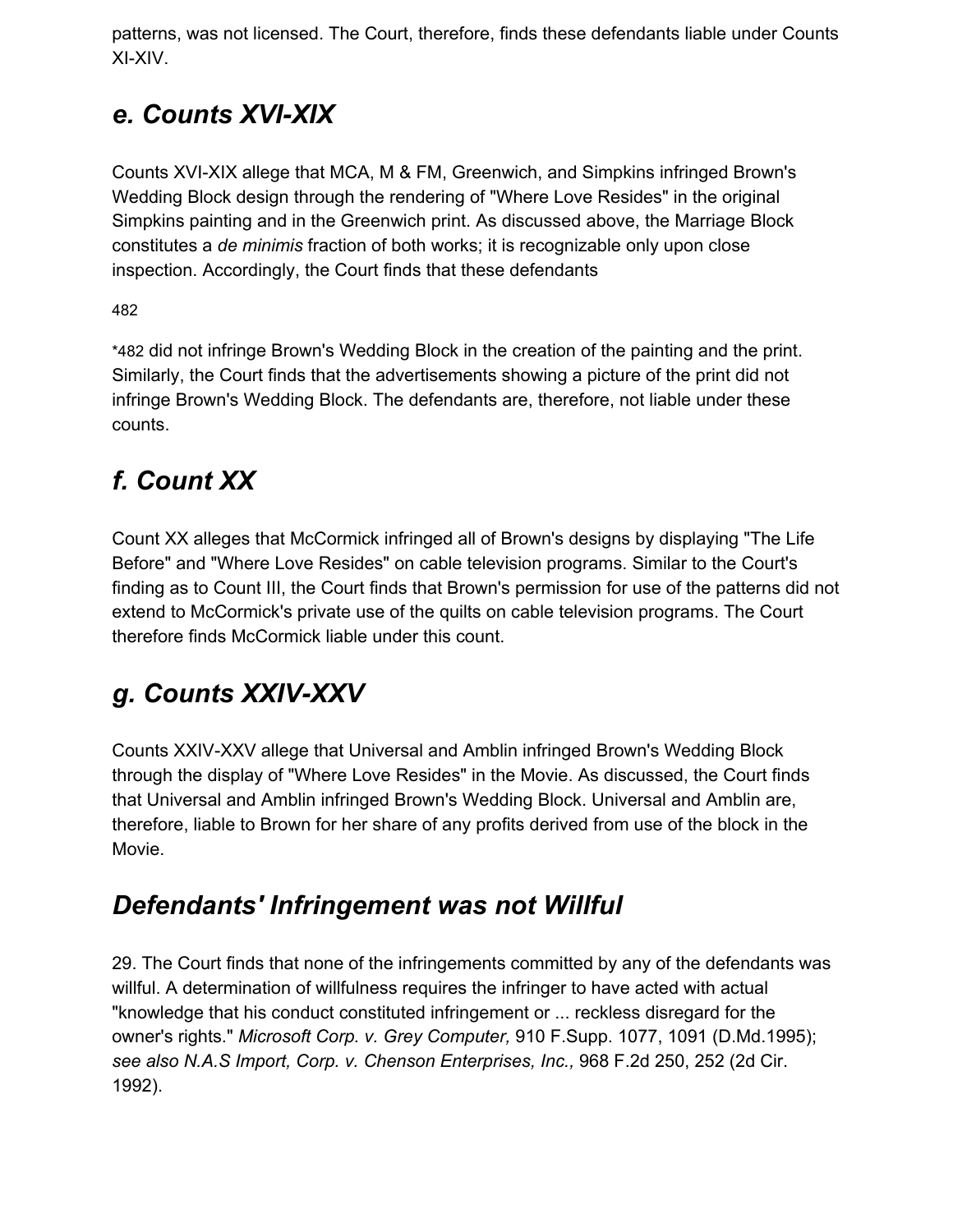30. Brown produced some evidence that she characterized as demonstrating willful violations by McCormick. Each pattern that McCormick received from Brown was clearly marked with the notation "© 1994 Barbara Brown." In the very letter agreement that she drafted, McCormick acknowledged that Brown retained the creative rights to her patterns. Brown alleges that McCormick ignored all of Brown's warning letters and continued to display publicly the disputed Marriage Block even after suit was filed. As a non-lawyer, however, McCormick did not understand the complexity of copyright law.

31. Brown also argues that Universal, Amblin, Greenwich, and Simpkins did not, upon receiving Brown's demand letter of January 1996, voluntarily stop their infringement. Instead, they proceeded with the distribution and sale of the infringing *Where Love Resides* book.

32. The Court finds that the defendants were careless in their use of Brown's designs, but not willful. Throughout production of the Movie, Universal diligently sought to ensure that all of the copyright bases were covered. In the flurry of production, however, Universal delegated to McCormick, a non-lawyer, the task of securing permission from Brown to use Brown's patterns. Universal's regular practice was to secure a complete release of artistic rights from prop makers such as Brown. (Weir testimony.) The contract drafted by McCormick, however, effected only an ambiguous and limited release, which created legitimate confusion as to Universal's rights. (*See* Def.Ex. 35-38.) In contrast to those cases in which courts have found willful infringements, the defendants here do not have a track record of intentionally infringing others' works. *See, e.g., Religious Technology Center v. Lerma,* 40 U.S.P.Q.2d 1569, 1581 (E.D.Va. 1996); *Microsoft Corp.,* 910 F.Supp. at 1091; *Dae Han Video Production, Inc. v. Chun,* 1990 WL 265976, 17 U.S.P.Q.2d 1306, 1313 (E.D.Va.1990). Had Universal obtained the releases from Brown itself, rather than relying on McCormick, this entire litigation would have been avoided.<sup>[6]</sup>

48[3](https://scholar.google.com/scholar_case?case=11449338073438305495&q=amblin&hl=en&as_sdt=6,33#p483)

\*483 Universal is guilty of sloppiness, but not willful infringement.

33. Having found that some infringement did occur, the Court now turns to the appropriate damages.

### *a. Counts I-II*

The Court found McCormick liable for the infringement alleged in Count I. The Court awards to Brown in actual damages \$50, which is the amount she would have received for creating an additional pattern. Because McCormick did not earn any profits for the Marriage Block, there are no profits to share. The Court will grant judgment in McCormick's favor as to Count II, which is duplicative.

### *b. Count III*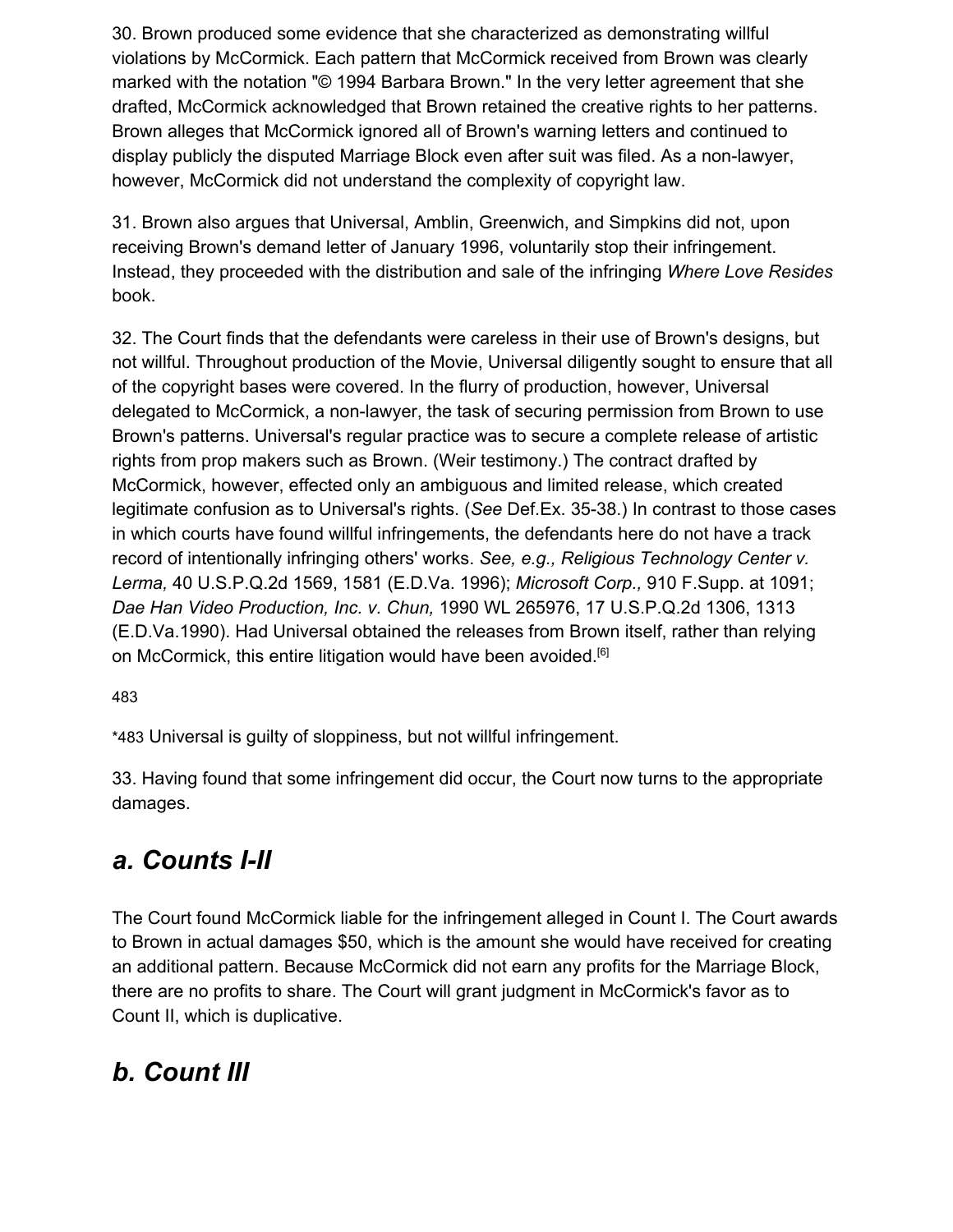The Court found McCormick liable for the infringement alleged in Count III. Because Brown did not suffer actual damages and McCormick did not earn any profits from McCormick's display of "Where Love Resides" at exhibitions, the Court awards nominal damages of \$1.

# *c. Counts IX & X*

The Court found the defendants liable for the infringement alleged in Counts IX and X. Because Brown did not suffer actual damages and Defendants did not earn any profits from the merchandising of the Movie, the Court does not award Brown any damages for this infringement. The Court further finds that statutory damages are not available for this infringement.

# *d. Counts XI-XIV*

The Court found Defendants Universal Merchandising, M & FM, and Patchwork liable for the infringing *Where Love Resides* book. For this copyright infringement, Brown has elected to recover statutory damages. The Court awards Brown statutory damages in the amount \$500 per infringement of each of Brown's 14 copyrighted patterns,<sup>[7]</sup> for a total of \$7000.

## *e. Counts XVI-XIX*

The Court found that the *Where Love Resides* painting and fine art prints do not infringe Brown's copyright. Accordingly, judgment will be entered in favor of the defendants on Counts XVI-XIX of the amended complaint.

# *f. Count XX*

The Court found McCormick liable for McCormick's unauthorized display of the "The Life Before" on cable television programs. For these instances of copyright infringement, Brown has elected to recover statutory damages. The Court awards Brown statutory damages in the amount of \$7000, or \$500 for each of the 14 patterns infringed.

# *g. Counts XXIV-XXV*

As described above, Brown is entitled to an allocated share of any profits earned by the defendants for use of the Marriage Block in the Movie. Universal lost money on the Movie, so there are no profits to share. Amblin received a production fee of \$2 million, which the Court finds to be the appropriate measure from which to calculate Brown's damages. The defendants' expert testified that the value of Brown's contribution to the Movie through the Marriage Block was .0001176% of the total value of the Movie. (*See* Def.Ex. 67 at 13.) The